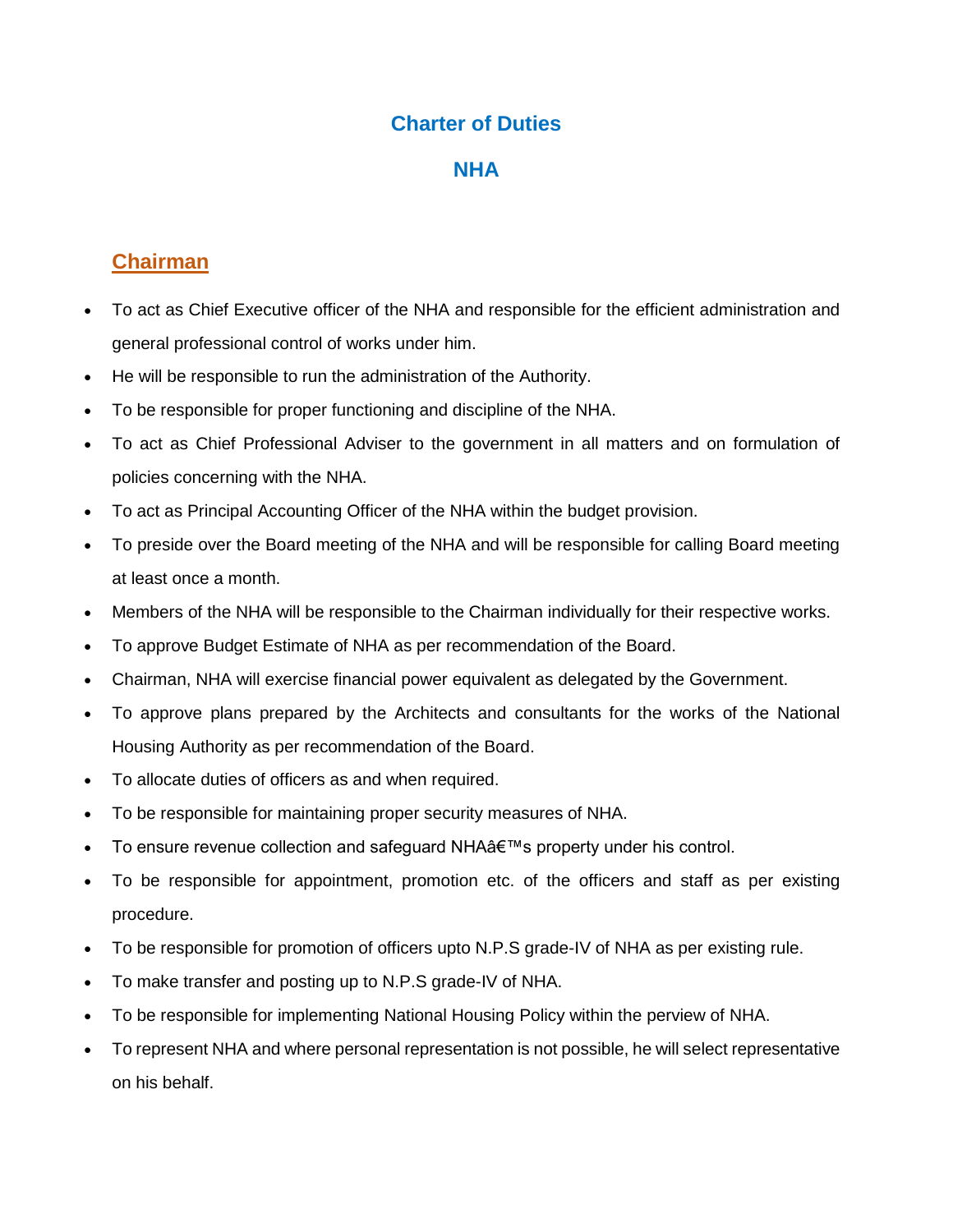- To be responsible for issuing standing orders laying down the maximum extent of all delegation of powers to the officers serving under him.
- To ensure that all decisions of the board are implemented properly.
- To inspect his office at least once in a month and field offices at least once in a year or as and when required.
- To meet all the officers under him located in the same station from time to time to review cases pending for disposal.
- To be responsible for drawing proceedings for disciplinany case of all class I & II of NHA as per disciplinary rule.
- Any other duties assigned by the Govt.

### **Secretary**

- To act as a Staff officer of the Chairman.
- To be responsible for preparation of agenda, synopsis and minutes of Boards meeting.
- To deal with the correspondence regarding decisions of the Board and follow up the actions of the Boards decision.
- To sign letter on behalf of the Authority in connection with the decisions taken by the Board. However the draft to be initiated by the concerned branch and is to be approved by the Chairman.
- To preserve all reference documents of NHA & supply the same to the board on demand/ requisitions.
- To deal with the public relation works of NHA.
- To deal with publication of Brochure, supplements on the activities of the NHA.
- To deal with publication of Rejoinders and maintenance of publicity documents.
- Such other duties as assigned to him from time to time by the Chairman.

### **Member (Admin & Finance)**

- He will be responsible to the chairman for his works.
- To look after the administrative functions of different sections of NHA.
- To be responsible for processing of placement of fund according to the demand of D.C. for land and structure to be acquired by the NHA.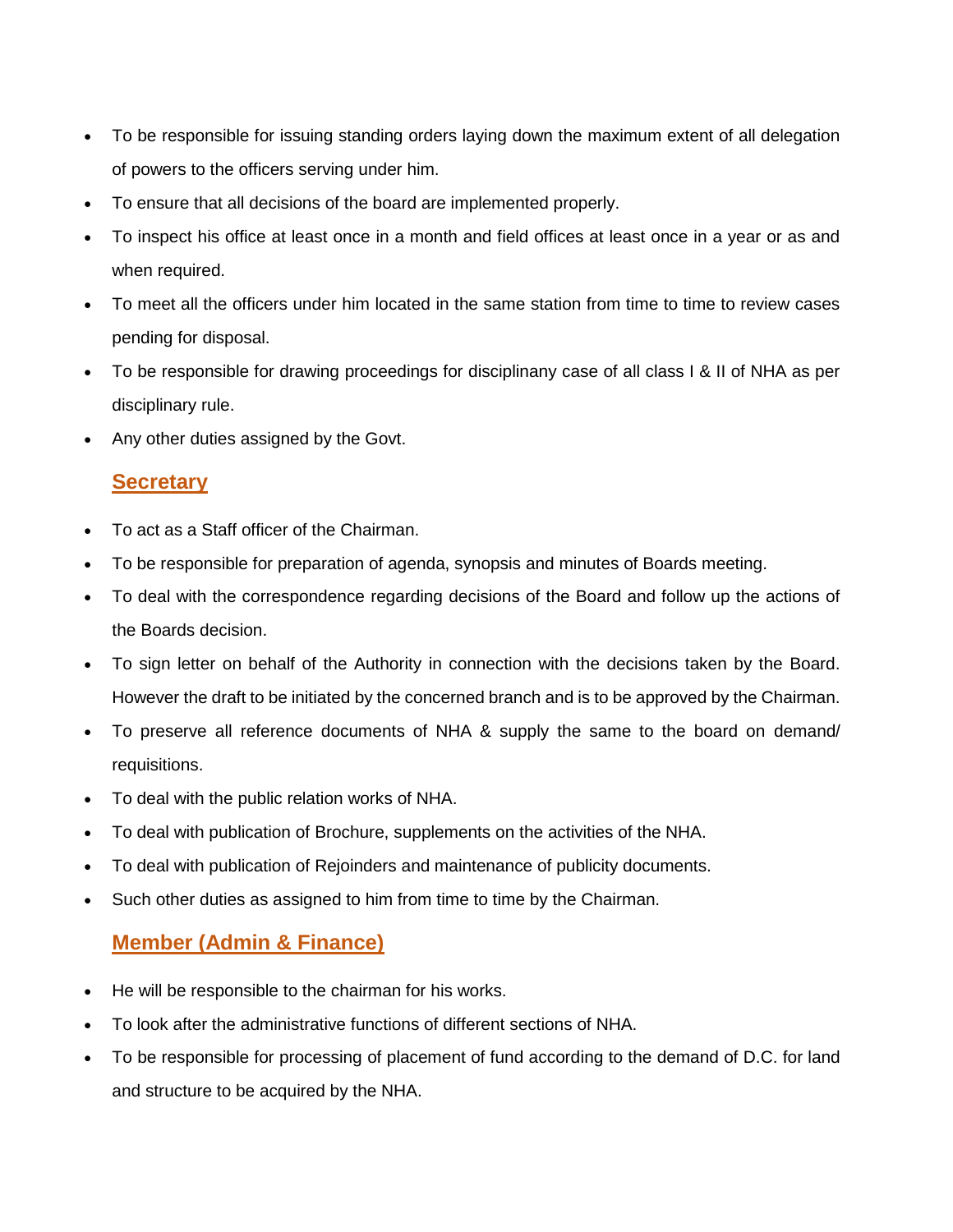- To be responsible for preparing training schedule for the officer and staff of the Authority.
- To be responsible for processing disciplinary cases of all officers & staffs of NHA
- To look after the establishment cases of all the employeesof the organisation.
- To make correspondences with the Govt. as well as with other organisation on behalf of NHA and also to attend meetings as and when desired by the Chairman.
- To advice the Board and the Chairman on the financial matters and preparation of accounts of NHA.
- To exercise general supervision and control on all financial matters including Budget, Accounts and Audit.
- To scrutinise and offer comments on Audit reports and other financial matters.
- To suggest ways and means for introducing proper system of Accounts for the organisation.
- To be responsible for preparation of Balance sheet of the organisation.
- To be responsible for preparation of Accounts manuals/ Accounts Rule and codes of NHA.
- To perform any other duties assigned to him by the Chairman.

### **Member (Land & Asset. Management)**

- He will be responsible to the chairman for his works.
- To be responsible for overall land & Asset management of NHA.
- To be responsible for proper functioning of land and asset as per acts. Ordinance, rules issued by the government and regulations made by the NHA.
- He will be responsible for allotment of land as per decision of the Board.
- To be responsible for keeping of records of land and structures of NHA.
- To be responsible for engagement of magistrate / police etc. and to take other necessary action for eviction and to recover the properties in case of encroachment, unauthorised use of land, houses, flats and shops etc.
- To be responsible for proper maintenance of records of residential, industrial and commercial estates, rehabilitation zones and shops and markets constructed by NHA.
- To deal with the allotment of plots and buildings etc. of the NHA as per approval of the Board.
- To be responsible for control & supervision in respect of Land & Asset management of NHA including field offices.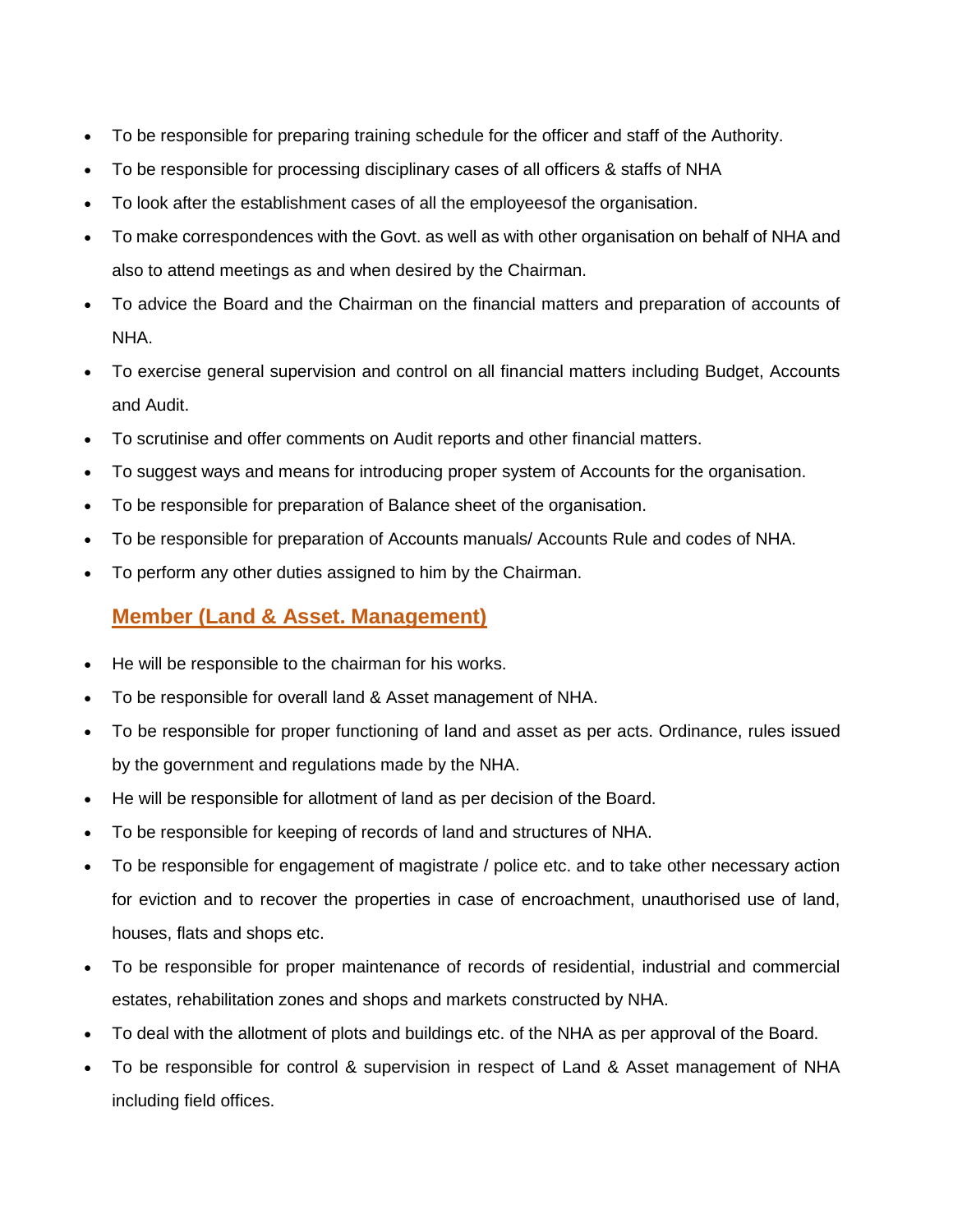- To keep record of realisation of premiums of lands, rents of shops and buildings and service charges etc.
- To deal with all legal matters and civil suits with the help of law officer of NHA.
- To be responsible for issuing clear standing orders laying down the maximum extent of delegation of powers to the officers serving under him subject to the approval of the board.
- To meet all officers under him located in the same station once in a month to review cases pending for disposal.
- To be responsible for time extension, lease deeds, sale permission etc.
- To perform any other duties assigned by the Chairman.

## **Member (Planning, Design & Special Project)**

- He will be responsible to the chairman for his works.
- To be responsible to formulate Housing Development programme for NHA.
- To prepare proposal for acquisition of lands for NHA development schemes to the administrative Ministry and the Ministry of Land.
- To be responsible for preparing Perspective plan, Master plan, Action plan for different projects of NHA.
- To advice the Board and the Chairman regarding all planning matters.
- To be responsible for preparing P.P. & PCP for the NHA schemes/ projects.
- To be responsible for preparing Master plan for each NHA land, appartment, sites & services schemes of NHA.
- To be responsible for preparing Architectural plans, drawings for Building/Apartment schemes.
- To be responsible for preparing structural designs for all NHA schemes.
- To be responsible for planned growth of the urban & rural areas within the perview of NHA objective.
- To deal with the study and preparation of master plan of the urban and rural areas under the jurisdiction of NHA.
- To study and analyse environmental aspects of developments projects.
- To suggest necessary changes in the master plan to suit the change circumstances of the plans prepared by NHA.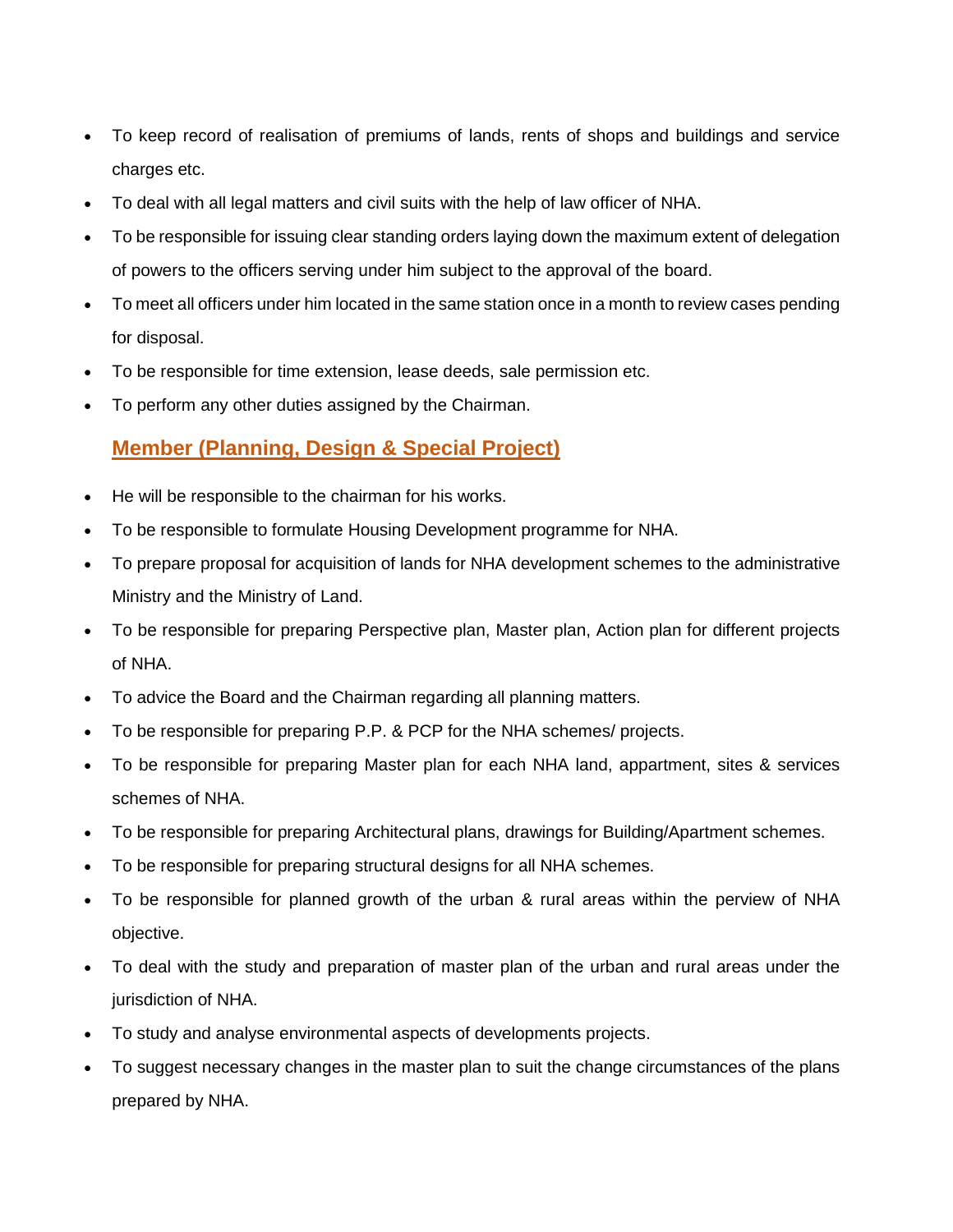- To deal with the neighborhood plans of the urban areas within NHAs jurisdiction.
- To deal with the revision, modification and up-grading of local plans.
- To deal with the survey and study of urban and rural housing throughout the country.
- To conduct research on Housing, planning & building.
- To deal with the correspondence with Government departments and other agencies for collecting maps and data's etc. required for preparation of different types of plans.
- To be responsible for analytical study of the economic activities which effects the use of lands regarding preparation of economic strategies of Housing development projects.
- To deal with the socio-economic survey to form the basis for the preparation of physical development plans.
- To deal with the analysis of the survey data's for the preparation of Housing development plans.
- To deal with the economical and social problems facing in the housing development of urban areas.
- To attend various meeting on behalf of NHA with different Ministries & other agencies.
- To be responsible for all matters pertaining to economic evaluation of projects.
- To organise local and international seminar / workshop etc. in connection with the housing policy of NHA.
- Any other duties assigned by the Chairman.

# **Member (Engineering & Co-Ordination)**

- He will be responsible to the chairman for his works.
- To be responsible for implementing the projects properly and timely under his jurisdiction.
- To be responsible for taking all necessary steps according to rules for acquisition of land for development schemes of NHA.
- To be responsible to meet with Executive Engineers & Superintending Engineers once in a month to review the progress of the projects and remove bottlenecks.
- To take Housing/Apartment project within the perview of National Housing policies.
- To guide and control the preparation of estimates of works, procurements of stores and machinery as per requirement of the organisation.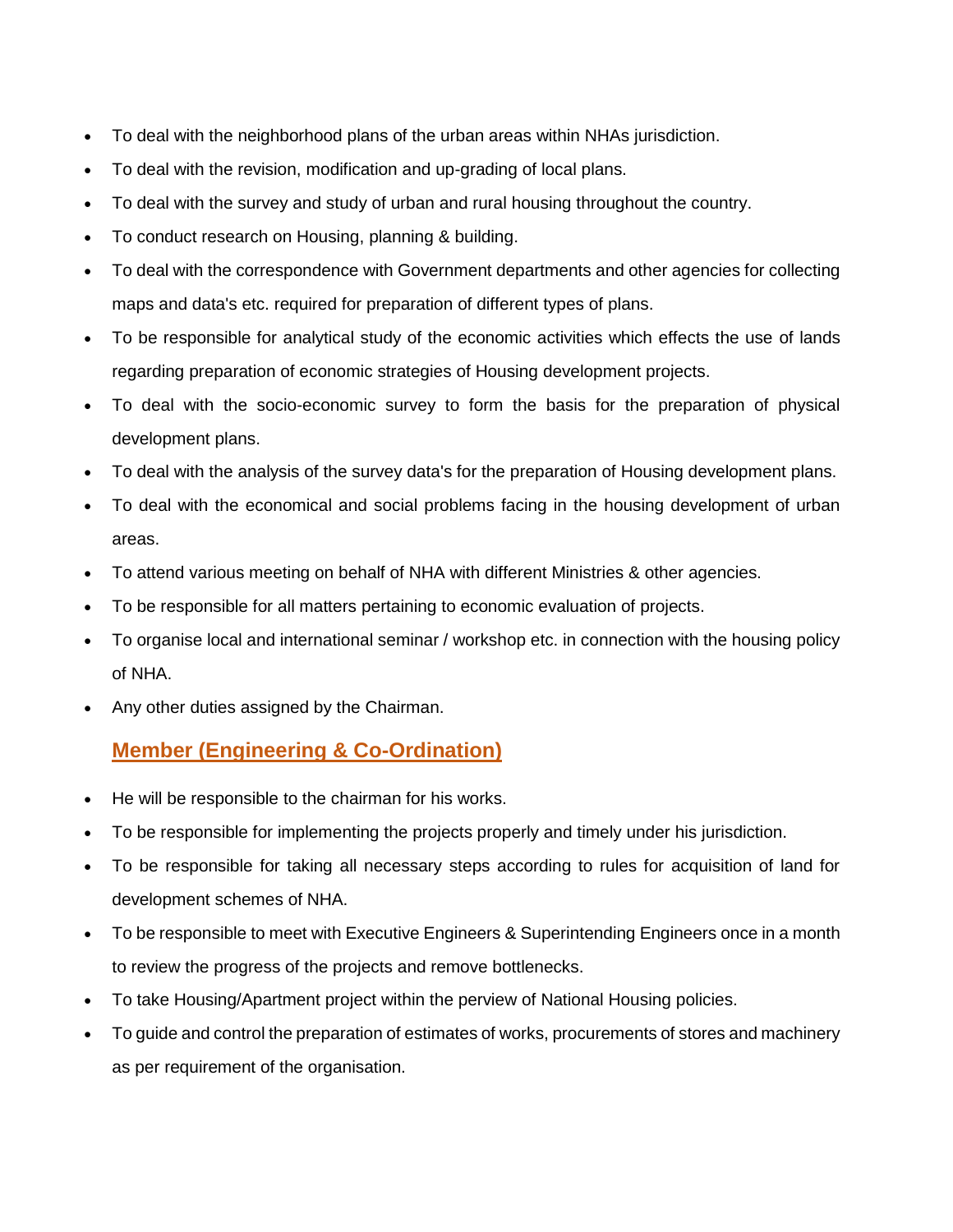- To be responsible for co-ordinating both the head quarter & field offices for monitoring the progress of the project.
- To supervise and inspect working sites of NHA as and when required.
- To attend various meeting on behalf of the NHA with the various Ministries/Agencies for implementing the projects.
- To exercise financial power as delegated by the board.
- To perform any other duties assigned by the Chairman.

## **Superinteding Engineer (Planning & Design)**

- To be responsible to assist Member (Planning & Design) to perform his duties.
- To be responsible to formulate Housing Development Progrmme for NHA.
- To be responsible for the preparation of P.P & P.C.P for NHA schemes.
- To be responsible for detail design of buildings &apartment projects and other buildings of NHA.
- To formulate allotment policies of NHA.
- To be responsible for preparation of schedule of rates of different items of works and materials for NHA.
- To be responsible for supervising and guiding the survey works being carried out for preparation of different programme.
- To be responsible for socio-economic survey and collection of datas for preparation of Housing development plan.
- To deal with the publication of brochure, supplements on the activities of NHA.
- To deal with the arrangement of seminars, symposium etc. on the affairs of NHA.
- To deal with the photography and documentary films on the activities of NHA.
- To supervise and control the functions of officers and staff working under his control.
- To perform any other duties assigned by the competent authority.

#### **Executive Engineer (Planning & Design)**

- To be responsible to S.E (Planning & Design) to perform his duties.
- To be responsible to formulate Housing development progrmme for NHA.
- To be responsible for the preparation of P.P & P.C.P for NHA schemes.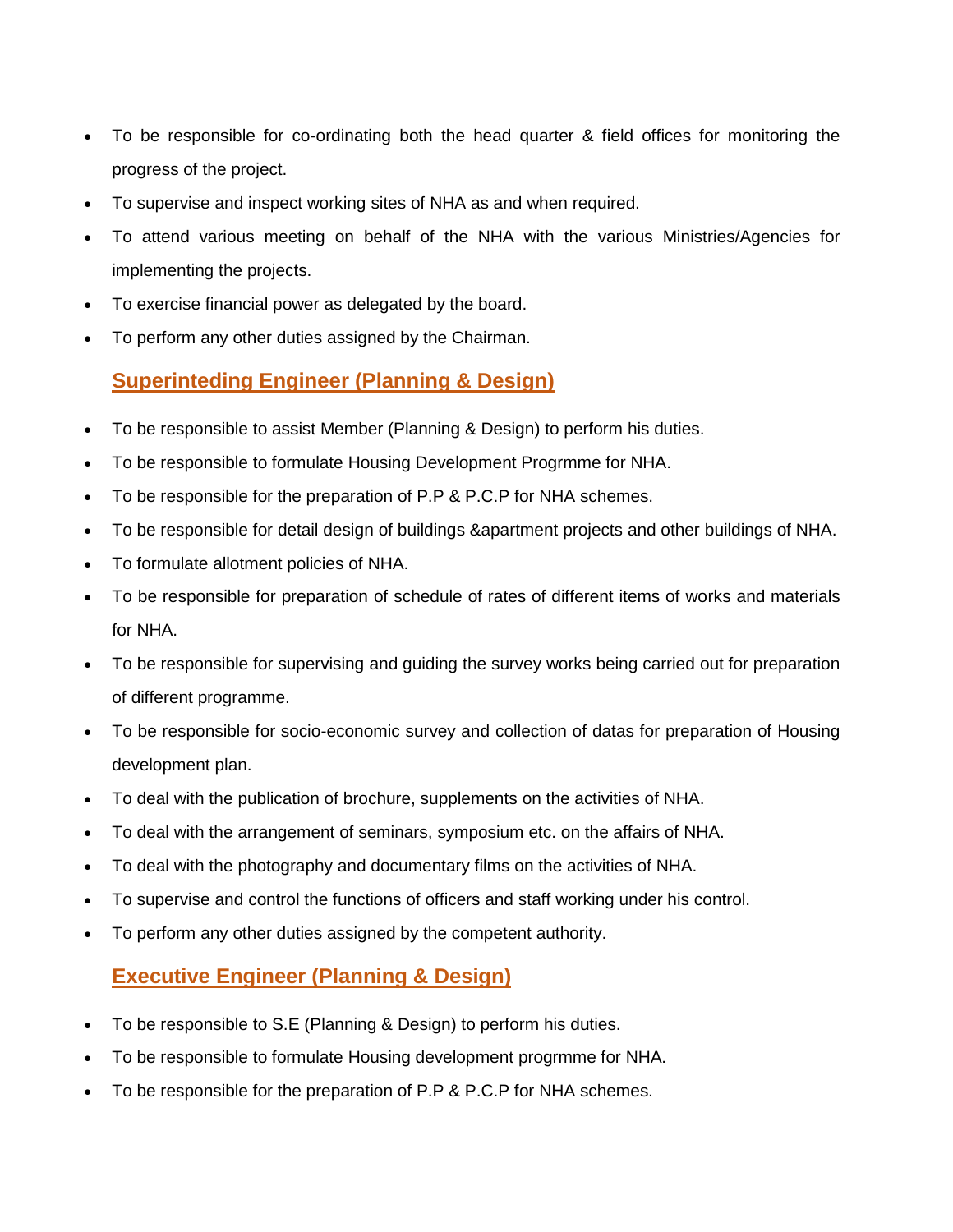- To be responsible for detail design of buildings & apartment projects and other buildings of NHA.
- To formulate allotment policies of NHA.
- To be responsible for preparation of schedule of rates of different items of works and materials for NHA.
- To be responsible for supervising and guiding the survey works carrying out for preparation of different programme.
- To be responsible for socio-economic survey and collection of datas for preparation of Housing development plan.
- To deal with the publication of brochure, supplements on the activities of NHA.
- To supervise and control the functions of officers and staff working under his control.
- To perform any other duties assigned by the competent authority.

#### **Deputy Chief Architect**

- To be responsible to assist Member (Planning & Design) to perform his duties.
- To be responsible for preparation of master plan of different urban areas and layout plans of different schemes of NHA including architectural plans etc.
- To be responsible to look after the planned growth of the urban areas under NHAs jurisdiction.
- To be responsible for preparing details plan for apartment projects and neighbourhood improvement projects.
- To deal with the revision, modification and up-grading of local plans.
- To be responsible for analytical study of the economic activities which effects the use of lands regarding preparation of economic strategies of Housing development projects.
- To deal with the socio-economic survey to form the basis for the preparation of physical development plans.
- To deal with the economical and social problems facing in the development of urban areas.
- To examine the proposal for land use for residential, commercial and industrial purposes.
- To be responsible for rendering technical advice to the Member ( Planning & Design) and preparation of Architectural standards for different residential estates of NHA.
- To prepare models of building for guidance of publicand for the NHA projects.
- To study different aspects of designs of buildings and suggest modification and improvement.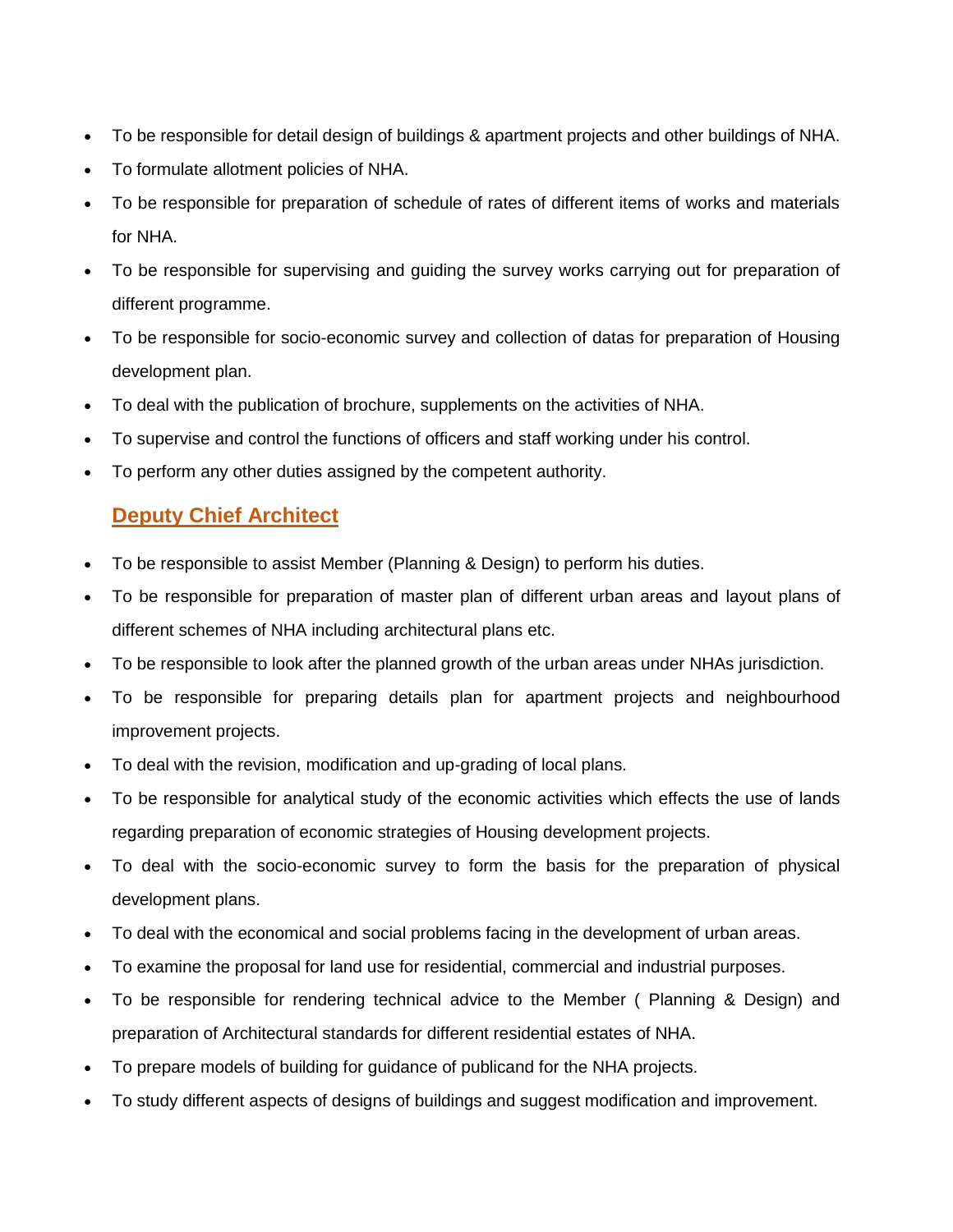- To be responsible for supervision of works of officers and staff engaged for Architectural works.
- To perform any other duties assigned by the compentent authority.

# **Asstt. Chief Architect**

- To be responsible to assist Deputy Chief Architect to perform his duties.
- To be responsible for preparation of master plan of different urban areas and layout plans of different schemes of NHA including architectural plans etc.
- To be responsible for preparing detail plan for apartment projects and neighborhood improvement projects.
- To deal with the revision, modification and up-grading of local plans.
- To be responsible for analytical study of the economic activities which effects the use of lands regarding preparation of economic strategies of Housing development projects.
- To deal with the socio-economic survey to form the basis for the preparation of physical development plans.
- To examine the proposal for land use for residential, commercial and industrial purposes.
- To be responsible for rendering technical advice to the Deputy Chief Architect and to deal with the preparation of architectural standards for different residential estates of NHA.
- To prepare models of building for guidance of public and for the NHA projects.
- To study different aspects of designs of buildings and suggest modification and improvement.
- To perform any other duties assigned by the compentent authority.

# **Director (Administration & Finance)**

- To be responsible to assist Member (Admin. & Finance) to perform his duties.
- To be responsible for personnel management & training activities of NHA.
- To be responsible for processing of departmental proceeding of officers & Staffs of NHA.
- He will be responsible for preparing budget, compiling accounts, disbursement of fund to the field offices as per budget provision of NHA.
- To be responsible for preparation of balance sheet and accounts of NHA.
- To be responsible for preparation of Accounts manuals/Accounts Rule and codes of NHA.
- To perform any other duties assigned by the competent authority.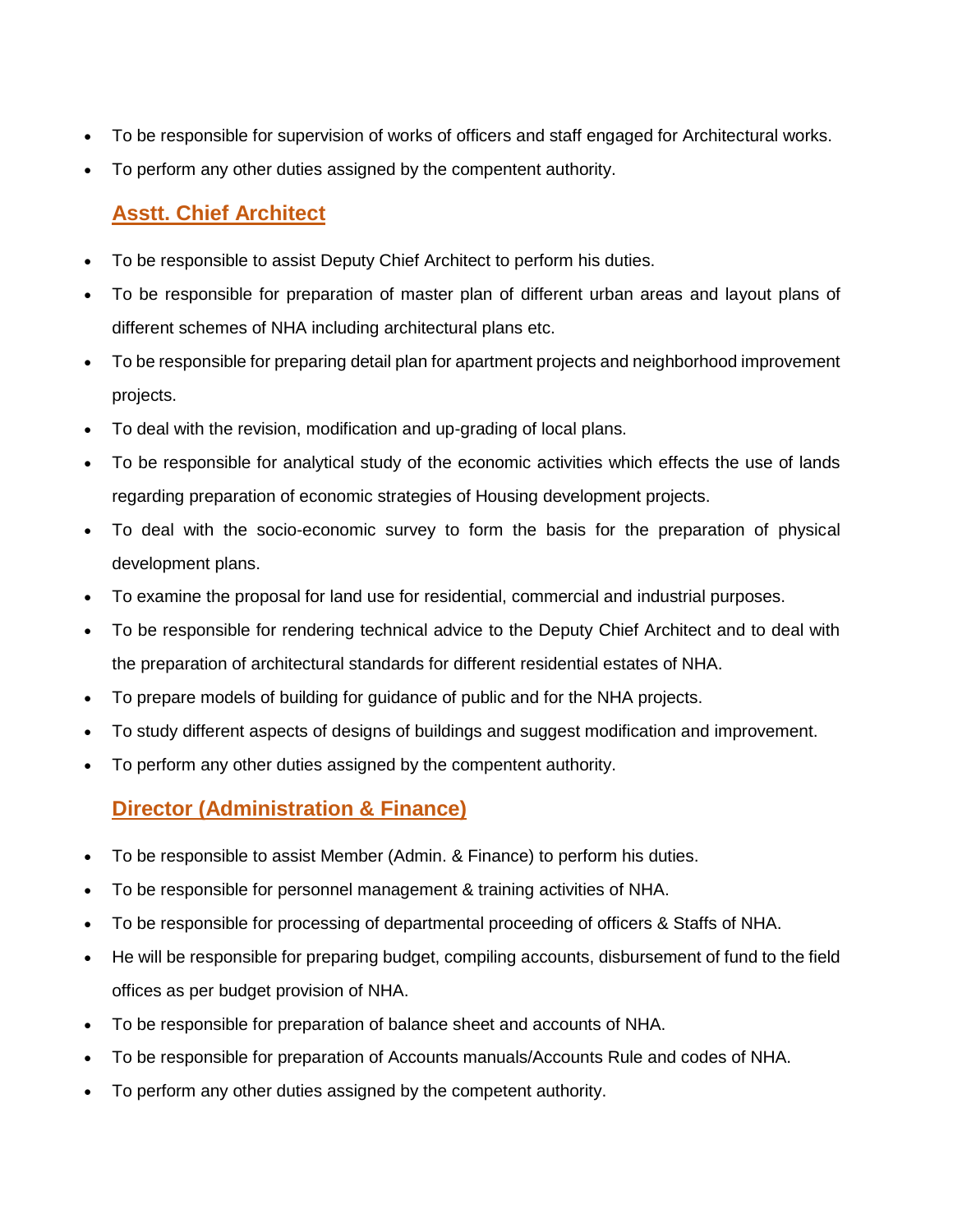Deputy Director (Finance & Accounts)

- To be responsible for preparation of Balance sheet and accounts of NHA.
- To be responsible for proper maintenance of books of Accounts both revenue and capital.
- To be responsible for monitoring & Keeping records for realisation of premium of lands, flats service charge and rents and other financial matters.
- To be responsible for preparation of bank reconciliation statements of Accounts maintained by the NHA.
- To ensure proper safe custody of cash, saving certificate and other relevant important documents of the accounts of NHA.
- To be responsible to control expenditure on different heads as per provision of the budget estimates.
- To be responsible for preparation of budget estimates for NHA after collecting necessary figures from different sections and divisions to get approval from competent authority.
- To deal with correspondences regarding budget, estimates, loans and grants etc. with the Govt. Deptts. and other agencies.
- To be responsible for collection of broad sheet replies submitted by different Sections and Divisions of NHA on the basis of Audit objection and preparation of necessary papers for submission to Board, Administrative Ministry & Directorate of Audit for disposal.
- To ensure timely submission of replies of audit reports by different sections and divisions.
- To be responsible for co-ordination with the Govt. audit party.
- To be responsible for submission of monthly report on the activities of Finance and Audit sections.
- To write A.C.R. of the officer and staff working under him.
- Any other duties assign by the competent authority.

# **Deputy Director (Administration & Training)**

- To deal with the service matters relating to appoinment, promotion, transfers, time scale, resignation, disciplinary action etc. of both officers and staff of the NHA.
- To deal with the increments of all officers and staff of relevant office of the NHA.
- To deal with all kinds of leave of officers and staffs of the NHA.
- To deal with procurement of stationery, forms and office equipments etc for Head office.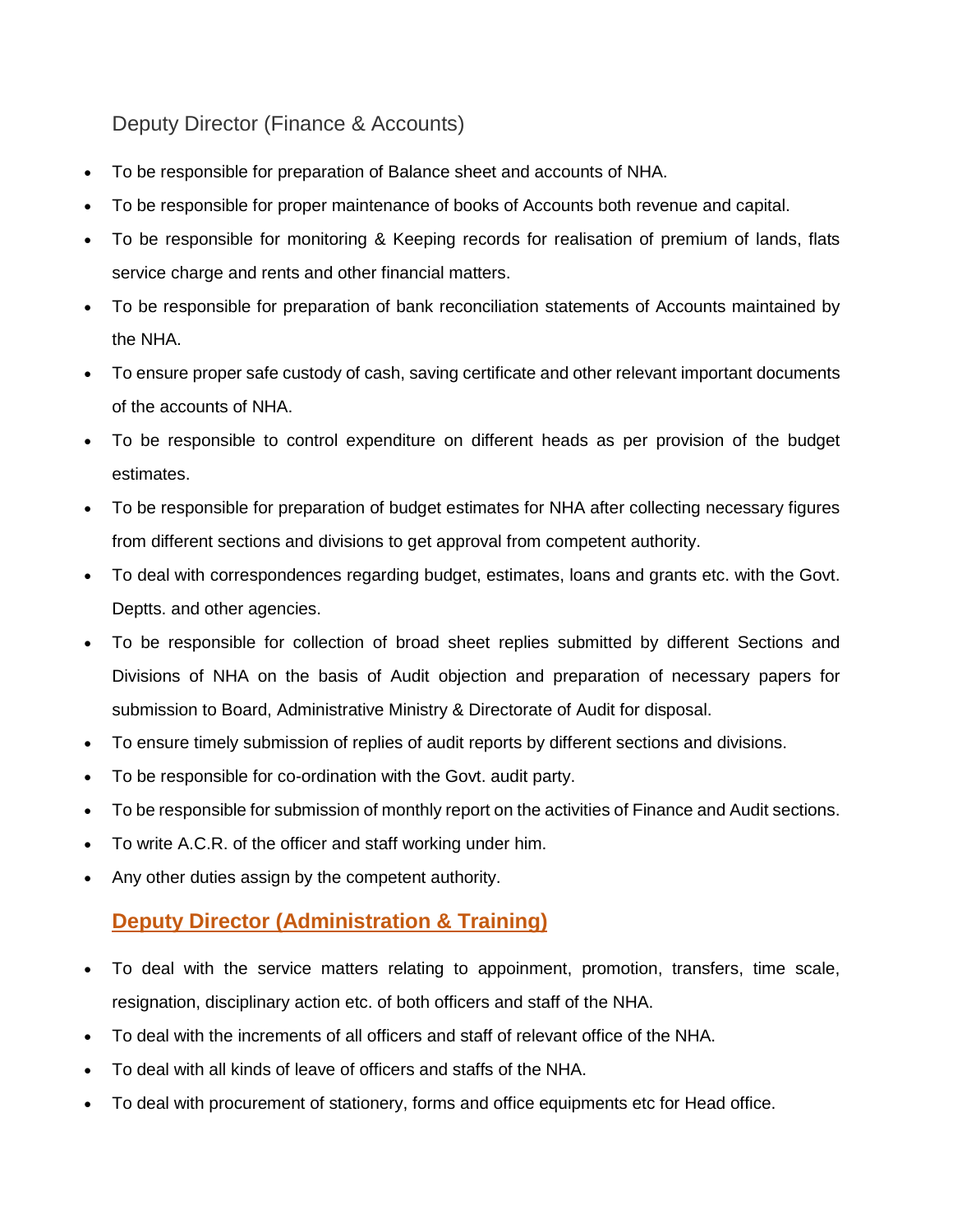- To deal with procurement of liveries of the employees of the head office.
- To maintain stock & issue registers of stationery forms, liveries and office equipments of head office.
- To deal with installation of office equipment of head office.
- Any other duties assign by the competent authority.

## **LAW Officer**

- To be responsible for his duties to the Chairman, NHA.
- To be in charge of the legal cell of the NHA as well as the offices thereunder.
- To advise the Board (NHA) and the offices thereunder on legal matters.
- To prepare para-wise reply of the different court cases filed or to be filed against the Board (NHA) and offices thereunder.
- To attend court as and when required to advise the Attorney General and the G.P. for conducting cases. He will also closely work with the lawer engaged by the NHA & the Executive Engineers cancer the disposing the court cases.
- To obtain copies of judgments etc. for immediate decision on the matters concerned.
- To keep records of different cases/ suits / legal action against the Board or of the board and make apraisal of the case to the Board for perusal.
- To be responsible for any duties assigned by the Chairman, NHA, the competent authority.

### **Director (Land & Asset. Management)**

- To be responsible for management of land & asset as per decision of Board/ Chairman.
- To assist Member (Land & asset management) in discharging his duties.
- He will formulate policies regarding allotments for approval of the Board.
- To deal with the allotment of residential, commercial and industrial plots, lands, shops & flats etc as per approval of the Board.
- To be responsible for keeping record of permium of lands, service charges, rents from shops & buildings and amount received from lease of lakes, ponds ctc.
- To take measures in order to protect land and assets withthe help of field officers from encroacher'sand unauthorized occupants.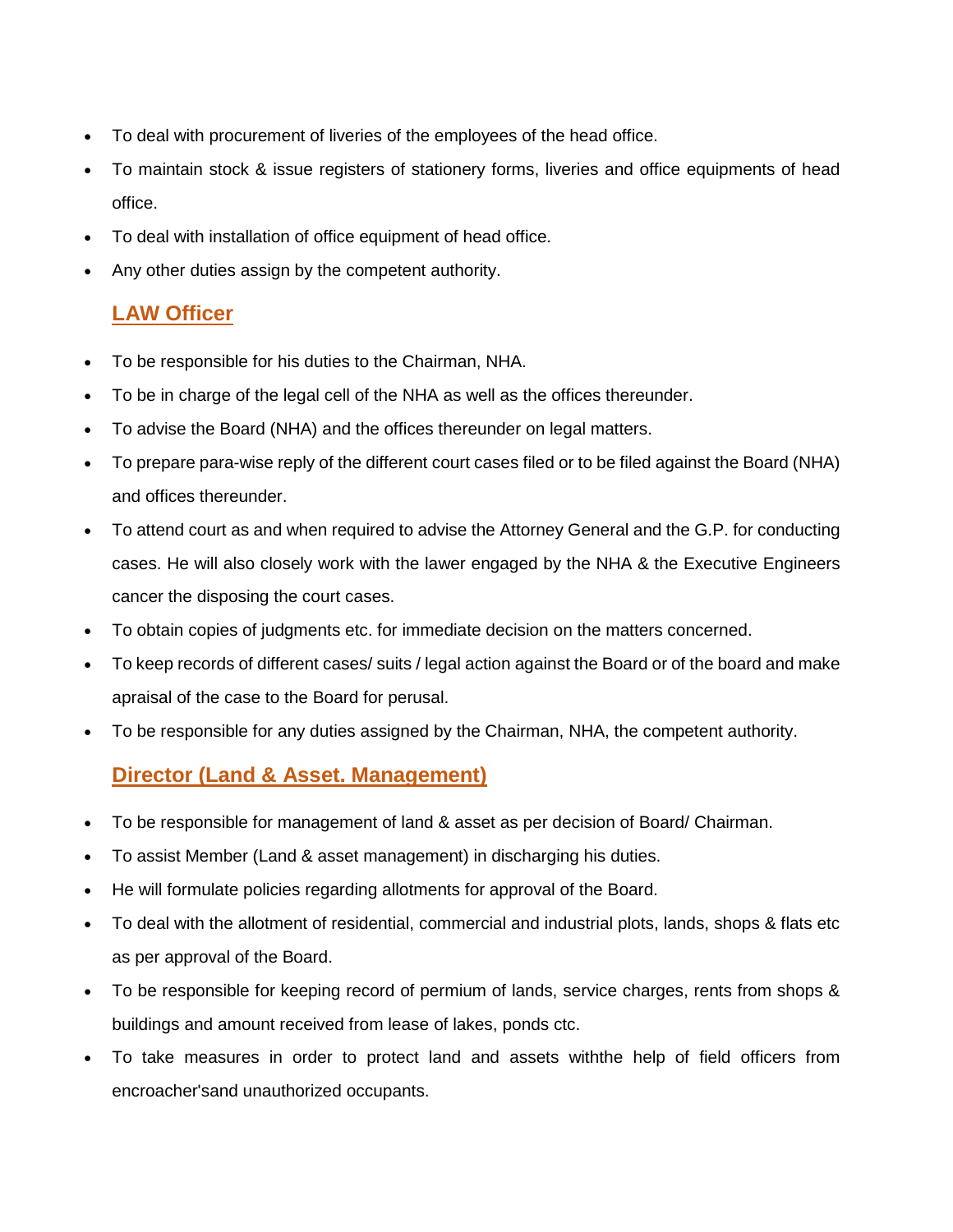- To deal with all the legal matters and civil suits etc. with the help of law officer under the guidance of the concern Member/ Chairman.
- To inspect and supervise the functions of officers and staff of the concerning land & asset management.
- To deal with the execution of lease deeds, sale permission, mortgage, Land allotment, Conversion, Time extension etc. in respect of land and asset of NHA.
- Any other duties assign by the competent authority.

## **Deputy Director (Land & Assets Management)**

- To be responsible to the director (Land and asset management) regarding land and asset of the NHA.
- To deal with the fixation of value of land and structures of NHA in consultation with concerned Executive Engineers and Deputy commissioners.
- To assist Director (L&A) relating to allotment of land & collection of records for realisation of premium and service charges etc.
- To be responsible for maintenance of records for realisation of premiums of lands and service charges and rents etc. within his jurisdiction.
- To assist Director (L&A) for allotment of residentional, commercial and industrial plots, flats and shops etc. with the approval of the Board of NHA.
- To act as magistrate for eviction and to recover the properties in case of encroachment, unauthorised use of land, houses, flats and shops etc.
- To deal with the time extension, lease deeds, sale permissions, mortgage, plot allotment, mutation, conversion etc. in respect of land & asset management of NHA.
- To be responsible to conduct survey, inquires and inspections of all categories of units regarding land and asset.
- Any other duties assigned by the competent authority.

### **Asstt. Architect**

- To be responsible for preparation of Architectural design of buildings layout plans and land scape.
- To deal with the Architectural side of building plans for NHA projects.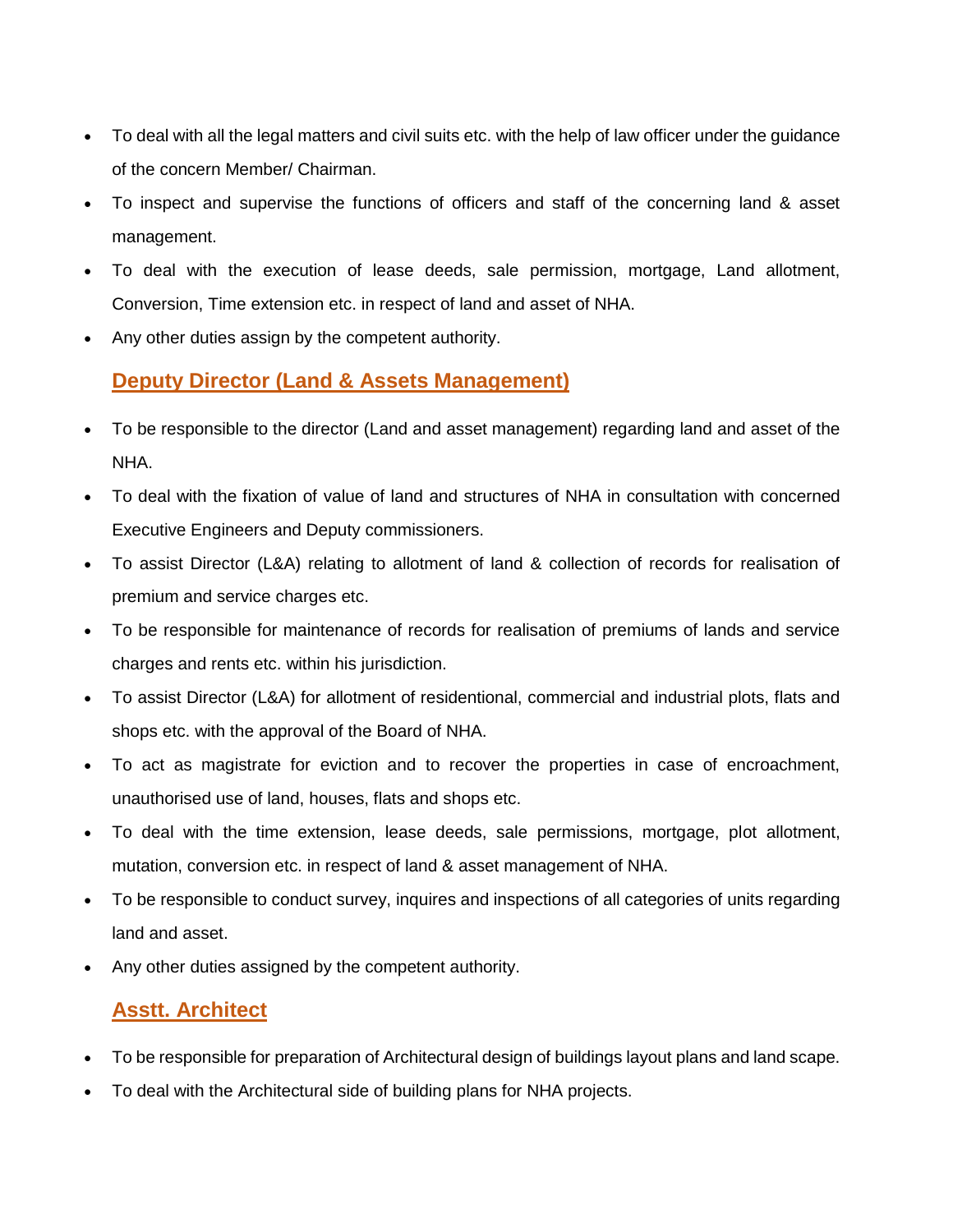- To prepare models of building for various Housing options of different income groups of people.
- To study the Architectural design of multistoried and highrise building to be constructed by NHA.
- To supervise the works of Architectural draftsman.
- To perform any other duties assigned by the competent authority.

#### **Private Secretary**

- To work directly under the Chairman as staff officer.
- To scrutinise all the files sent to Chairman by different sections and Divisions.
- To deal with matters given by the chairman connecting with the affairs of the NHA.
- To maintain engagement programme for the Chairman.
- To act as protocol officer of the chairman.
- Any other works as assigned by the Chairman.

#### **Programmer**

- Programmer of the NHA is responsible to the S.E. (P &D) for the execution and management of all works within NHA.
- He will be responsible directy to all IT related works.
- He will draw standards and specifications of IT related works and prepare schedule of rates for approval of the competent authority.
- He will be responsible to keep all Members acknowledged of all the activities of the Authority within his jurisdiction by submission of reports, statements etc as asked for from time to time for onward transmission to the chairman.
- He will be responsible for planning , design, estimating and implementation of computerization of NHA.
- It will be his duty and responsibility to develop maintainance and up- dating the software as per requirement of NHA.
- He will act as System Analysts & Network Administrator of the MIS system of NHA.
- He will be responsible for procurement , repair and maintenance, trouble shooting, preventive measure and ensuring security of IT related accessories.
- It will be his duty and responsibility to develop and maintain Web Site of NHA.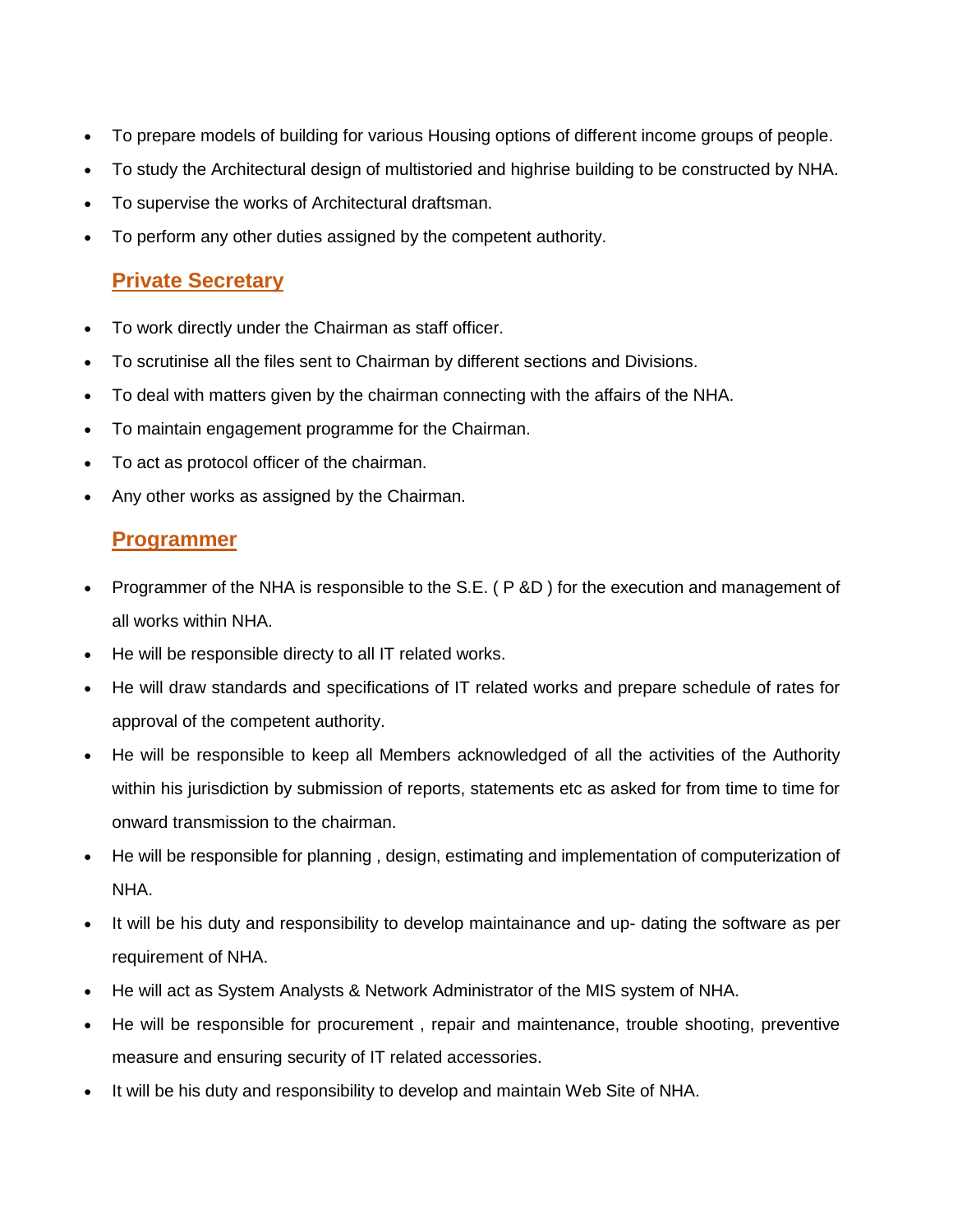- He will dispose of such other matters as may be delegated to him by the concern Member (Engineering /P& D).
- He will be responsible for installation, development and maintenance of GIS Unit of NHA.
- He will be responsible to automate the works of NHA through Structural System Analysis & Design.
- Any other duties assigned by the competent authority.

### **Assistant Programmer**

- Asst. Programmer of the NHA is responsible to the Programmer for his work.
- He will be responsible for all IT related works.
- He will draw standards and specifications of IT related works and prepare schedule of rates for approval of the competent authority.
- He will be responsible to keep all Members acknowledged of all the activities of the Authority within his jurisdiction by submission of reports, statements etc as asked for from time to time for onward transmission to the chairman.
- He will be responsible for planning , design, estimating and implementation of computerization of NHA.
- It will be his duty and responsibility to develop maintainance and up- dating the software as per requirement of NHA.
- He will be responsible for procurement , repair and maintenance, trouble shooting, preventive measure and ensuring security of IT related accessories.
- It will be his duty and responsibility to develop and maintain Web Site of NHA.
- He will assist the Programmer for installation, development and maintenance of GIS unit of NHA.
- He will be responsible to automate the works of NHA through structural analysis & design.
- Such other duties as assigned to him by the competent authority from time to time.

### **Executive Engineer (Electrical & Mechanical)**

- Executive Engineer (E/M) of the NHA is responsible to the Superintending Engineer Dhaka circle for the executive and management of all works works within NHA.
- He will, on behalf of the Superintending Engineer control directly the all E/M works.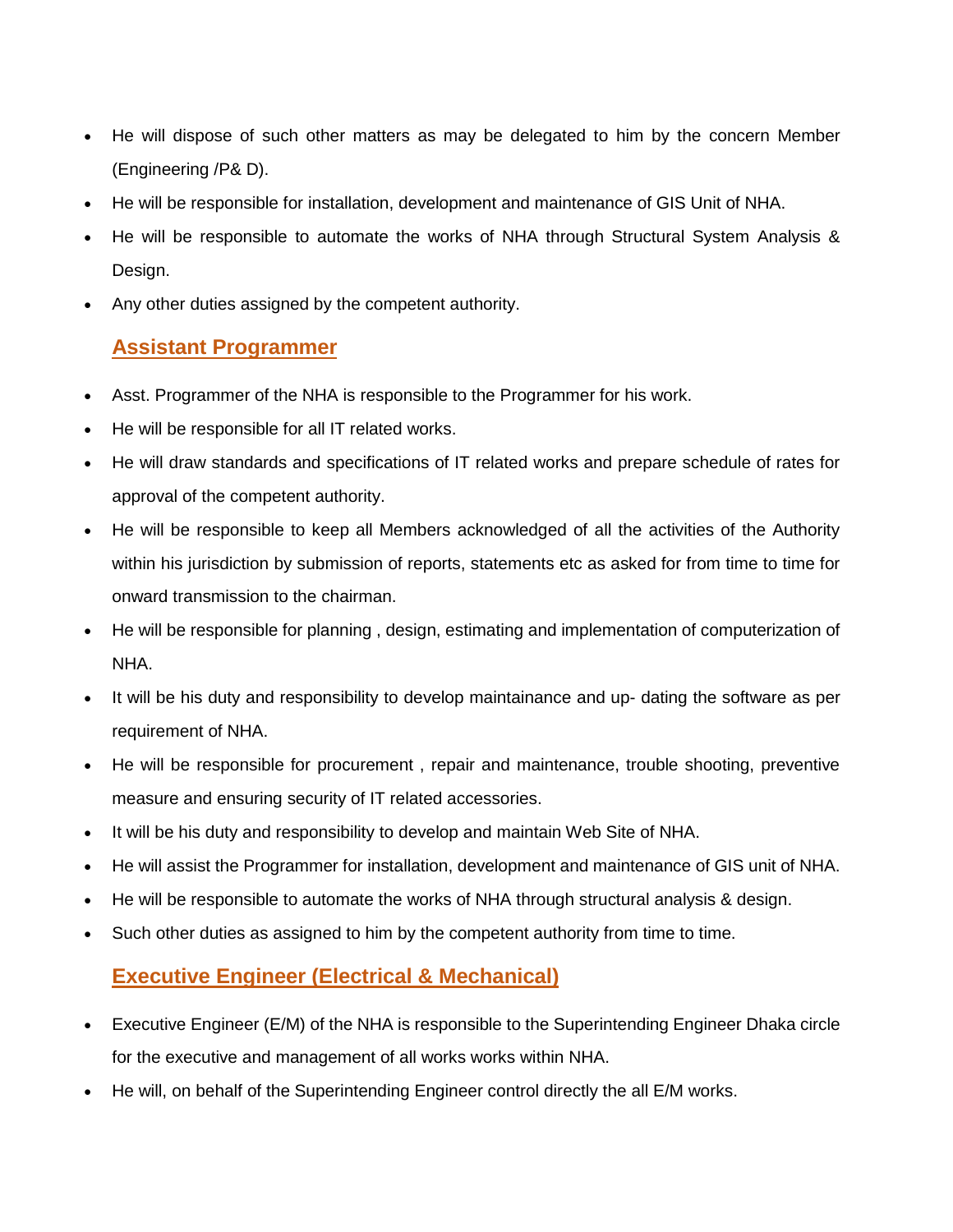- He will draw up standards and specifications of E/M works and prepare schedule of rates for approval of the competent authority.
- He will prepare the layout plan of E/M works showing detailed working drawing for implementation of project under Superintending Engineer Dhaka Circle, in consultation with Dy. Chief Architect Dhaka.
- He will be responsible for implementation of all E/M works including quality control, issuing certificate for payment as per rule.
- He will responsible for preparation tender documents, invite tender, issuing work order, implementation and making payments etc. for the E/M works assigned to him as per rule.
- He will prepare all E/M estimates for the work under S.E, Dhaka Circle and scrutinize all E/M estimates submitted by the different circle except Dhaka Circle.
- He will be responsible for procurement, repair and maintenance of all machineries, vehicles etc.
- He will exercise such financial power as may be delegated to him by the board to facilitate quick and timely implementation of work and effective control over expenditure.
- He will be responsible for maintenance of Imprest cash and its account in connection with all E/M repairing works.
- He is responsible to keep accounts as per existing codal rule and submit them punctually to the Authority.
- He will dispose of such matter as may be delegated to him by the competent authority.

### **Superintending Engineer (Co-Ordination & Development)**

- To assist Member (Engineering & Co-ordination) to perform his duties.
- To maintain the attendance register and leave register of officer and staff of Member (Engineering & Co-ordination) & to supervise their work.
- To assist Member (Engineering & Co-ordination) in disposing of estimates, tenders, survey reports etc. referred to Member (Engineering & Co-ordination) to maintain all registers pertaining to these matters.
- To attend various meetings on behalf of Member (Engineering & Co- ordination) in the Ministry of Works, Finance, and Planning commission etc.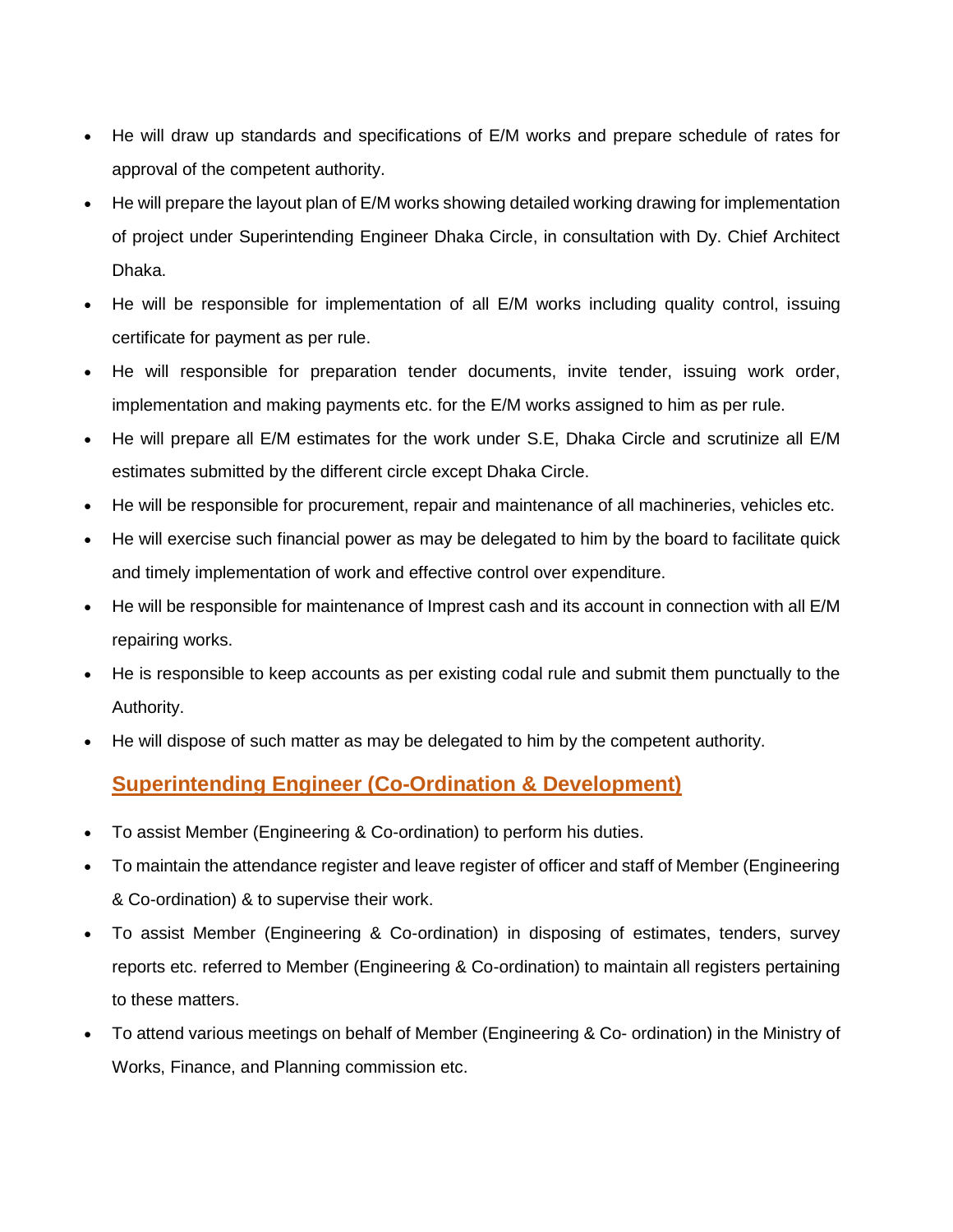- To sign all letters on behalf of Member (Engineering & Co- ordination) when the draft is approved by the Member (Engineering & Co-ordination).
- To co-ordinate with the field offices and H/Q to appraise all the members individually about the progress of works in relevant field.
- To supply all the information needed to the respective members as per their requirement.
- To co-ordinate with all the members in respect of project preparation monitoring, implementation of the development projects.
- To keep inform all the members in respect of day to day activities of the field officers of NHA as and when required.
- To visit and inspect the projects of NHA as and when required to ascertain the progress and quality of works and report to the competent authority for necessary actions.
- Any other duties assigned by the competent authority.

# **Superintending Engineer (Working & Circle)**

- To act as a regional head of the NHA.
- To provide executive and operational guidance to the field staffs and exercise control and supervision over them.
- To ensure over-all efficient management of all works within his jurisdiction.
- To maintain co-ordination with the representatives of different Ministries and agencies of his level within his jurisdiction for the implementation of the respective project.
- To act as Arbitrator in case of dispute arising between the Executive Engineers and the contractors.
- To submit development and establishment budget of Circle.
- To meet all Executive Engineers within his jurisdiction once in a month and S.D.Es /AE'sonce in a quarter to review progress of development works and remove bottlenecks.
- He will exercise Administrative & Financial power as delegated by the board.
- To grant Earned leave of the staffs of his office.
- The Superintending Engineer should examine the books of Divisional Officers and their subordinates, and see that matters relating to the primary accounts are attended to personally by the Divisional and Sub-Divisional Officers and that the accounts fairly represent the progress of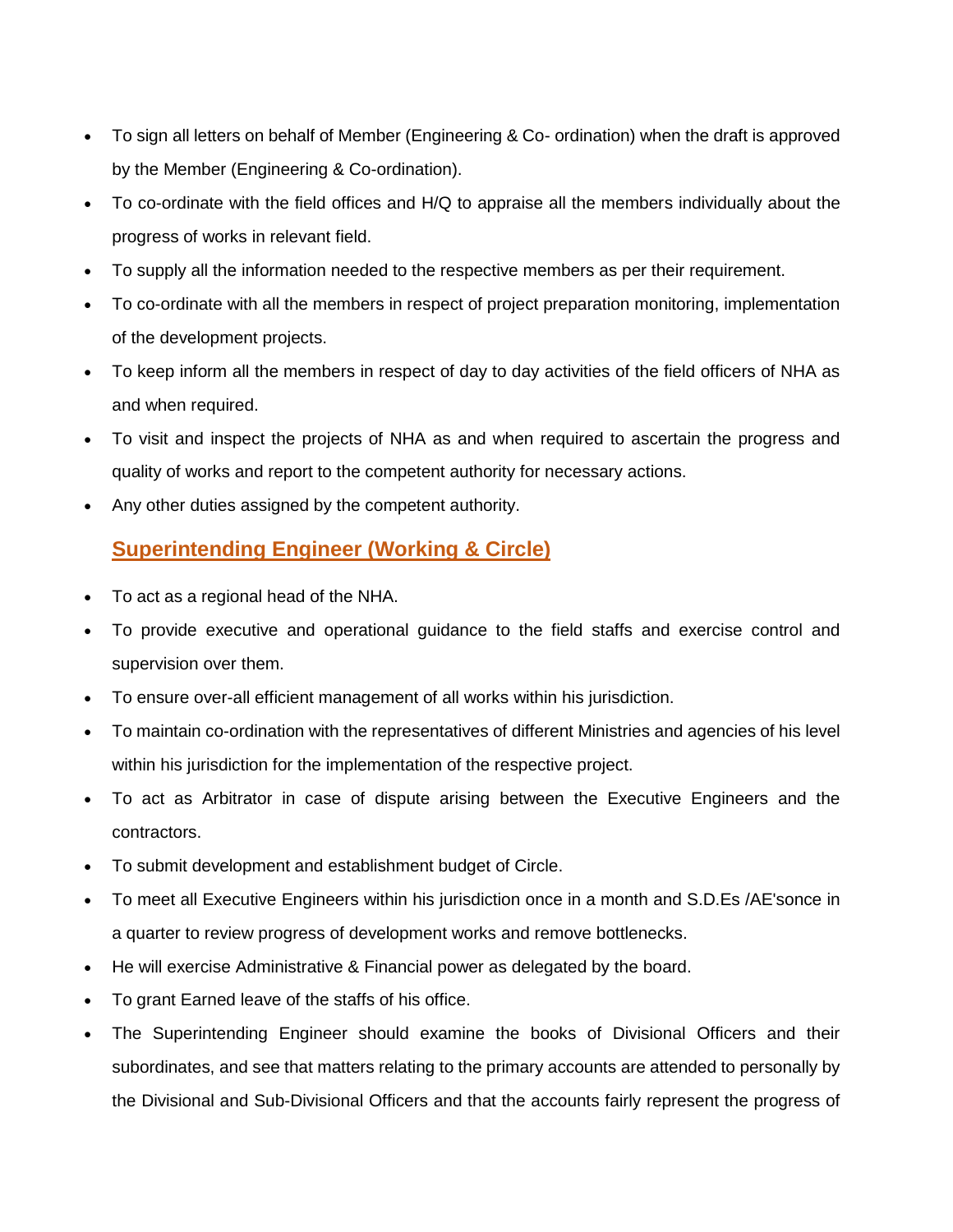each work. It will also be his duty to examine the registers of works as and when he considers it necessary. He may require a Divisional Officer to report to his monthly or at longer intervals, on a work slip, the total expenditure to date under each sub-head of work, in contrast with the sanctioned estimate. It will thus be seen that it rest with the Superintending Engineer to investigate excess over sub-heads with a view to deciding whether or not a revised estimate will be required for the work.

- When a revised estimate is required, it will also duty on the Superintending Engineer to see that it is submitted in due time to the sanctioning authority.
- To be responsible for maintenance of accounts and receipts of premium of lands, service charges, rents from shops & buildings and amount received from lake, pond etc.
- It will be the duty of the Superintending Engineer to inspect the various works in progress within his circle, and to satisfy himself that the system of management prevailing is efficient and economical, that the different stores are duly verified according to the rules laid down, and that there is no accumulation of stock in any division beyond its requirements. He is also responsible that no delay is allowed to occur in the submission of completion reports. He should, further, so far as may be possible, inspect periodically all important public buildings and other works within his jurisdiction.
- The Superintending Engineer will inspect the divisional offices at least once a year and record the results of such inspection in the prescribed form. He is also required to satisfy himself, from time to time, that the staff employed in each division is actually necessary and adequate for its management.
- The Superintending Engineer is required to make it as his special duty during his tours to see that measurement books are carefully kept and measurements are properly recorded, and that there are complete records of the actual measurements of each kind of work done for which certificates have been granted. He should also see that any orders regarding check measurement are duly observed.
- To perform any other duties as may be assigned by the competent authority.

#### **Executive Engineer (Working & Division)**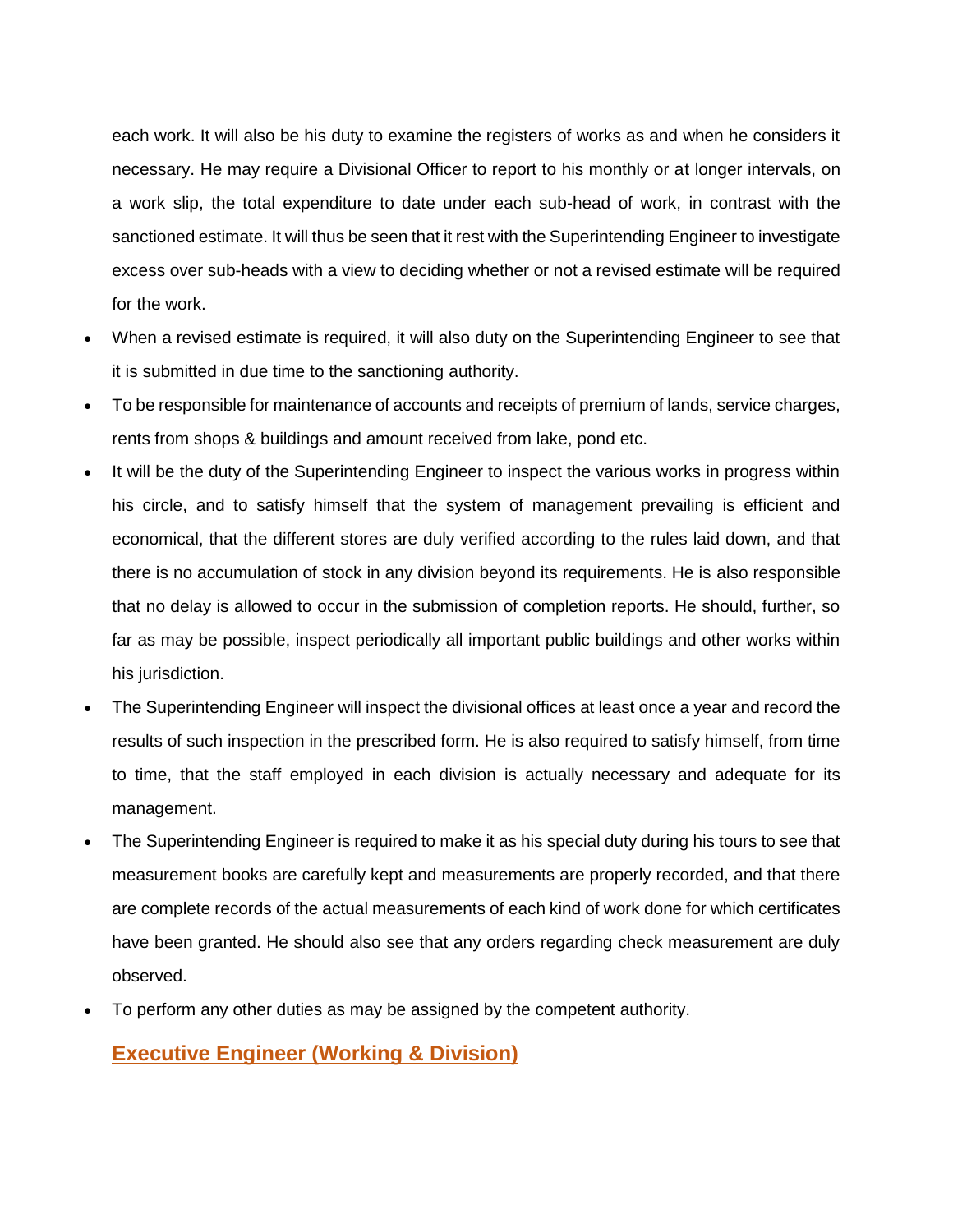- To be responsible for the execution and management of all works within his jurisdiction including asset management and all recoveries.
- To maintain co-ordination with the representatives of different ministries and agencies of his level within his jurisdiction for the implementation of the respective projects.
- To meet all Sub-Divisional Engineers / Assistant Engineers within his jurisdiction once in a month to review the progress of the development works and remove bottlenecks.
- To be responsible for proper functioning and discipline of the authority within his jurisdiction.
- To provide executive and operational guidance to the staffs and exercise control and supervision over them.
- He will process the sale permission, mutation, mortgage, conversion, time extension of land and apartment allotted to the public within his jurisdiction outside Dhaka with the approval of Director/ Member Land & Asset management of NHA.
- Executive Engineer will be responsible for personnel management of all officers & staffs under his jurisdiction.
- The Executive Engineer will issue no objection certificate for Building plans for all the plots of NHA under his Jurisdiction.
- To be responsible for implementing Govt. National Housing Policies.
- To be responsible to pass and finalize contractor's bill within his jurisdiction when submitted by the subordinate office after scrutinizing as per rules and guideline laid down in P.W.D account codes.
- Executive Engineer will maintain Bank Accounts for his Division with the approval of competent authority.
- Executive Engineer shall maintain a cash book for his division to incorporate the expenditure.
- He will exercise administrative and financial power as delegated by the board.
- To control and supervise the work of the division.
- To inspect his office at least once in a month and subordinate offices at least once in a quarter in addition to annual inspection.
- To be responsible for maintaining proper security measures for protection of properties under his jurisdiction.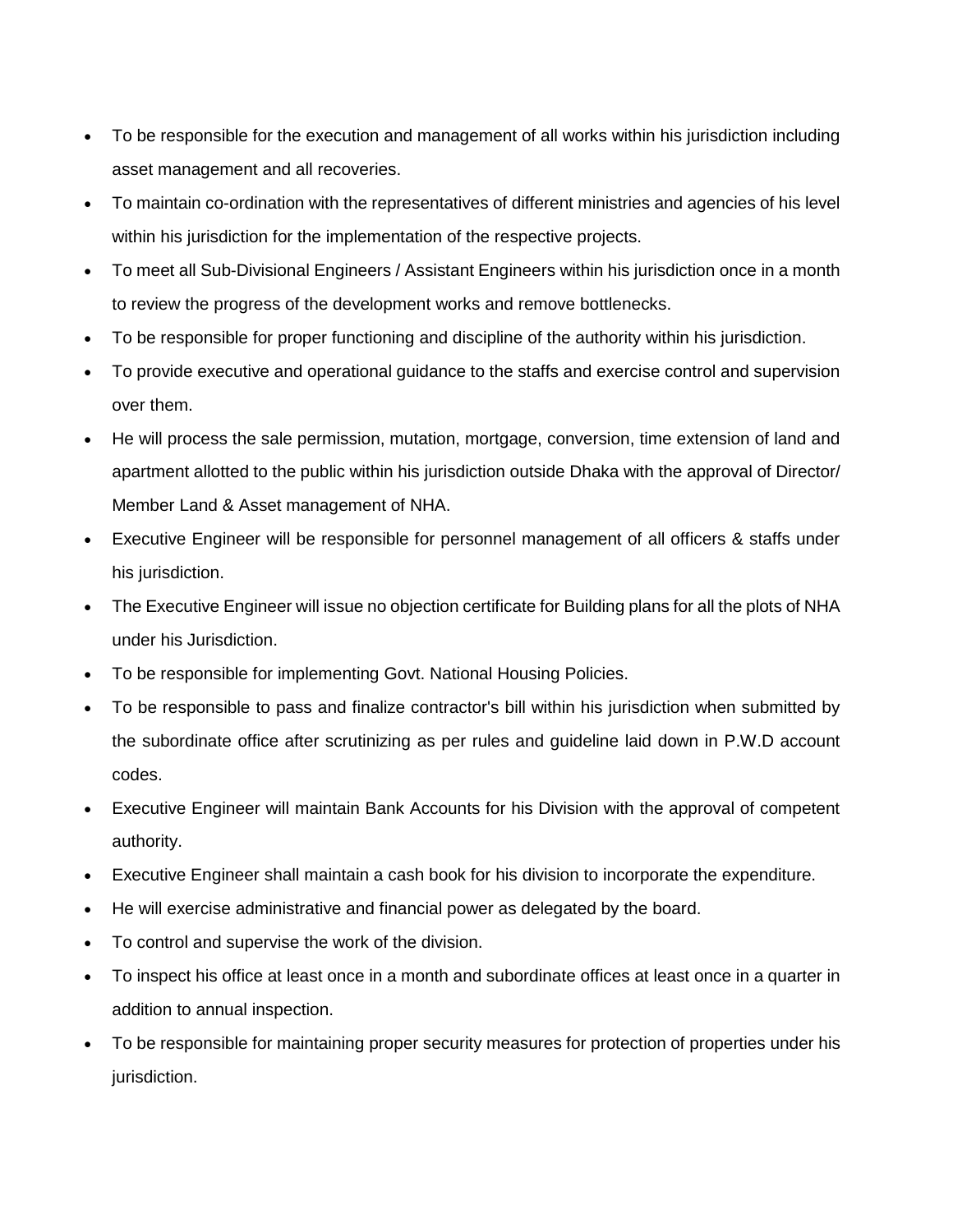- To be responsible for realising salami, rent, premium and taxes etc of plots, apartments, shops etc. under his jurisdiction.
- To look after the NHA land and the buildings within his jurisdiction and to see that proper measures are taken to preserve these and to prevent encroachment on NHA land under his jurisdiction. He will give all logistic supports to the Member (Land & Asset Management) for all eviction purposes.
- To make systematic arrangements for preservation of stores for the development projects and repair works within his jurisdiction.
- To be responsible for timely verification of all stores and tools and plants under him.
- The Executive Engineer is held primarily responsible for informing in cases of probability of excess of actual over estimated cost of works and should report any such probability to the Superintending Engineer at once, describing the nature and cause of the excess and asking for order (decision).
- To keep on record in his office the following plans,or such of them as are required in his division :-

i)Complete plans, sections and elevations of every building or other work under his charge, as actually constructed, any subsequent alteration being carefully noted. The boundaries of the ground attached to any buildings should be distinctly shown.

- Immediately after the work is finished, it is the duty of the Executive Engineer to close the accounts of it and to prepare the completion report and submit to the competent authority. When it is decided to abandon a work, the accounts relating to the work should be closed as soon as possible after such decision is reached.
- Executive Engineer is required to report immediately to the Superintending Engineer of any important accident or unusual occurrence connected with his division and to state how he has acted in consequence.
- It is the duty of the Executive Engineer to administer the grant made for works in his division and with this object, to keep a close watch excess is permitted to occur and that if additional funds are necessary, application for the same is made.
- He will give all possible logistic support to the law officer of the NHA. for disposing the court cases.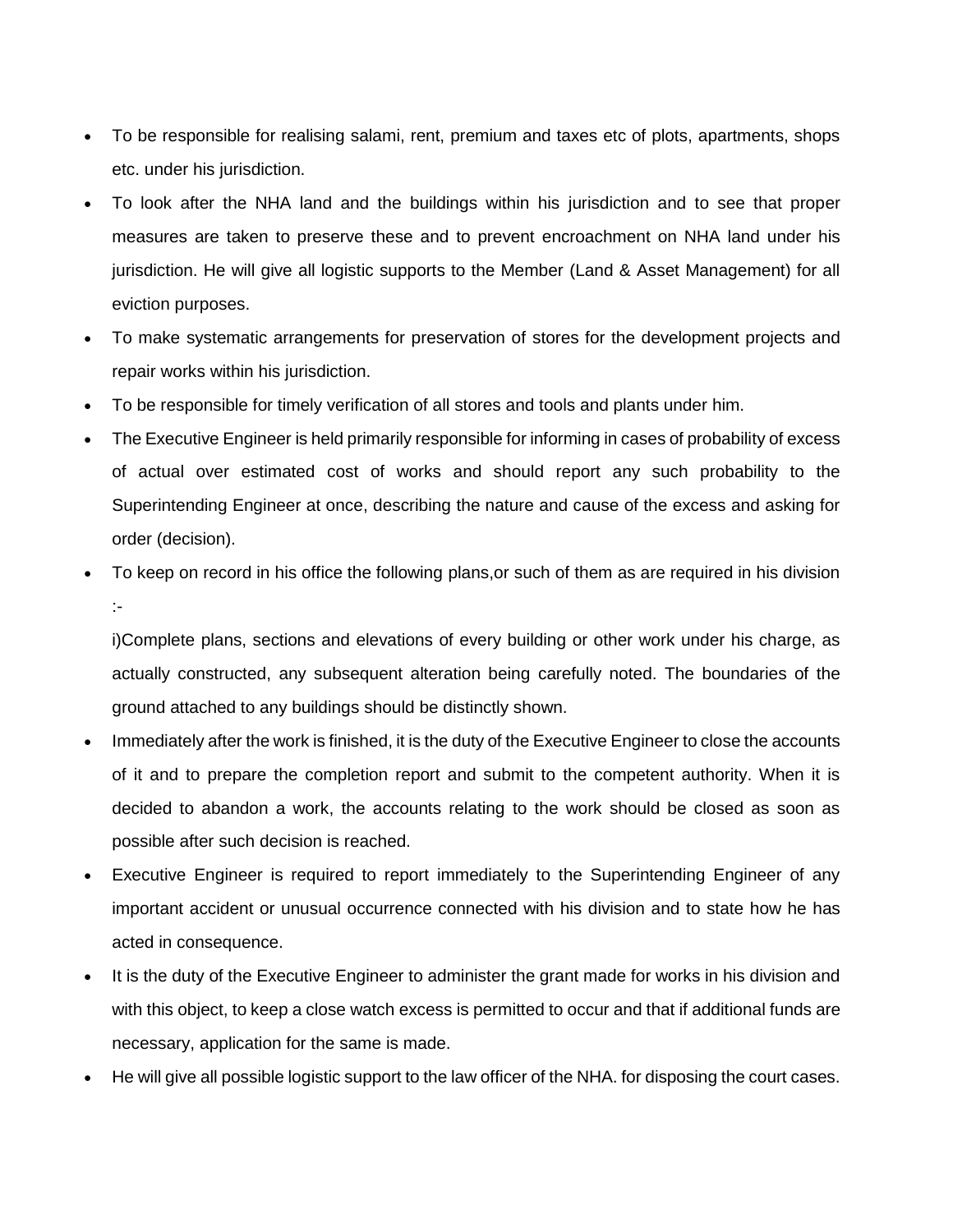### **Sub-Divisional Engineer (CIVIL & E/M) /A.E Working (Civil/E/M)**

- To be responsible for management and execution of works within his jurisdiction.
- To maintain co-ordination with Govt. Office/other agencies within his jurisdiction.
- Preparation and submission of the estimates, both preliminary and detailed development and repair works within his jurisdiction.
- Preservation of stores for both the development and the repair works in his charge including maintaining systematic stock account as per rules.
- Supervision of the works within the jurisdiction of his charge including maintaining site order books, job diary and site account of the materials at site. He will be 100% responsible for the concealed works and for other items of works as per P.W.D account code which are recorded in M.B. for payment to the contractors/ suppliers.
- To look after NHA land and structure within the jurisdiction of his sub-division and to see that proper measures have beentaken to preserve the same and to stop encroachment over NHA land.
- To maintain cash accounts for the expenditure incurred from time to time for the works done in his charge and submit the returns punctually.
- To be responsible for maintaining proper security measures for protection of NHA properties.
- To be responsible for timely verification of materials and stores.
- To furnish immediate information to the higher authority on the occasion of every serious accident.
- He will exercise administrative & financial power as delegated by the board.
- To furnish to the Executive Engineer at the beginning of each month a progress report of measurements and calculations of the quantities of work paid for during the previous month, together with a return of all the materials at site on last day of the month. It is the duty of the Subdivisional Engineer to bring to notice any dilatoriness, bad work, or anything militating against the interests of Government, on the part of contractor, and will be responsible for any neglect in this respect. In the cases of works executed by daily labour, the Executive Engineer may require labour reports, in the prescribed form, showing the number of each class of labourers employed on each work or sub-work to be submitted to him at such intervals as he may direct.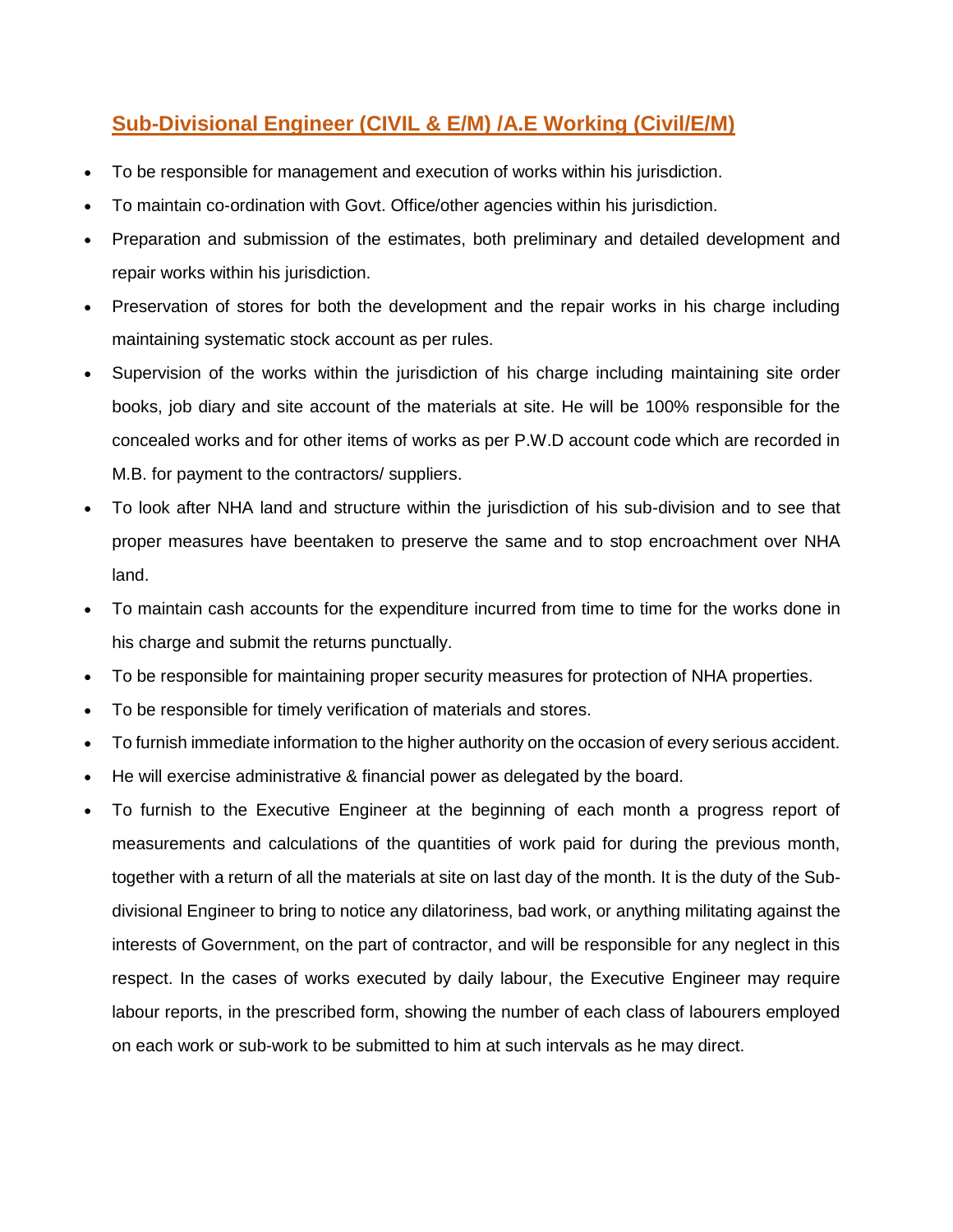- He will be responsible to handover the plots/ flats etc.after verification of all necessary papers as per instruction of E.E.
- Any other duties assigned to him by the competent authority.

#### **Assistant Engineer(Attached To Working Circles / Divisions As Staff Officer)**

- He will act as technical staff officer to the Superintending Engineer and Executive Engineer and perform duties assigned to him by his superior officers.
- He shall contact the concerned Design office and Architectural office on behalf of the Superintending Engineer /Executive Engineer for procurement of architectural and structural drawings of different development project to be executed under the concerned Circle / Division.
- He shall study the architectural and structural drawings as well as finishing schedule of different projects undertaken by the concerned Circle / Division and intimate, appraise the Superintending Engineer / Executive Engineer about confusion, ambiguity etc. if any, that may exist well ahead in time.
- He will contact the concerned planning Circles and planning Divisions to collect the approved PCP & PP of different projects under his Circle /Division and verify whether the work being undertaken conform to the items of works of the approved PCP/PP and report it to the Superintending Engineer/Executive Engineer for taking necessary action.
- On instruction, he may accompany the Superintending Engineer/Executive Engineer to different work sites and shall note down instructions orders etc. issued by the Superintending Engineer/Executive Engineer at site and communicate the same to officers under whom the works are executed throughout the Superintending Engineer/Executive Engineer. He will keep track of the follow up action and keep the Superintending Engineer/Executive Engineer informed.
- As instructed by the Superintending Engineer/Executive Engineer he will inspect ongoing projects on behalf of the superior officer and will supervise special items of works such as R.C.C. casting work, finishing work and other such items of works as and when required.
- He shall verify and compile the monthly progress report including other special reports of projects as wanted time to time carefully and shall place the same to superior officer for disposal and shall remain responsible for timely submission of the same.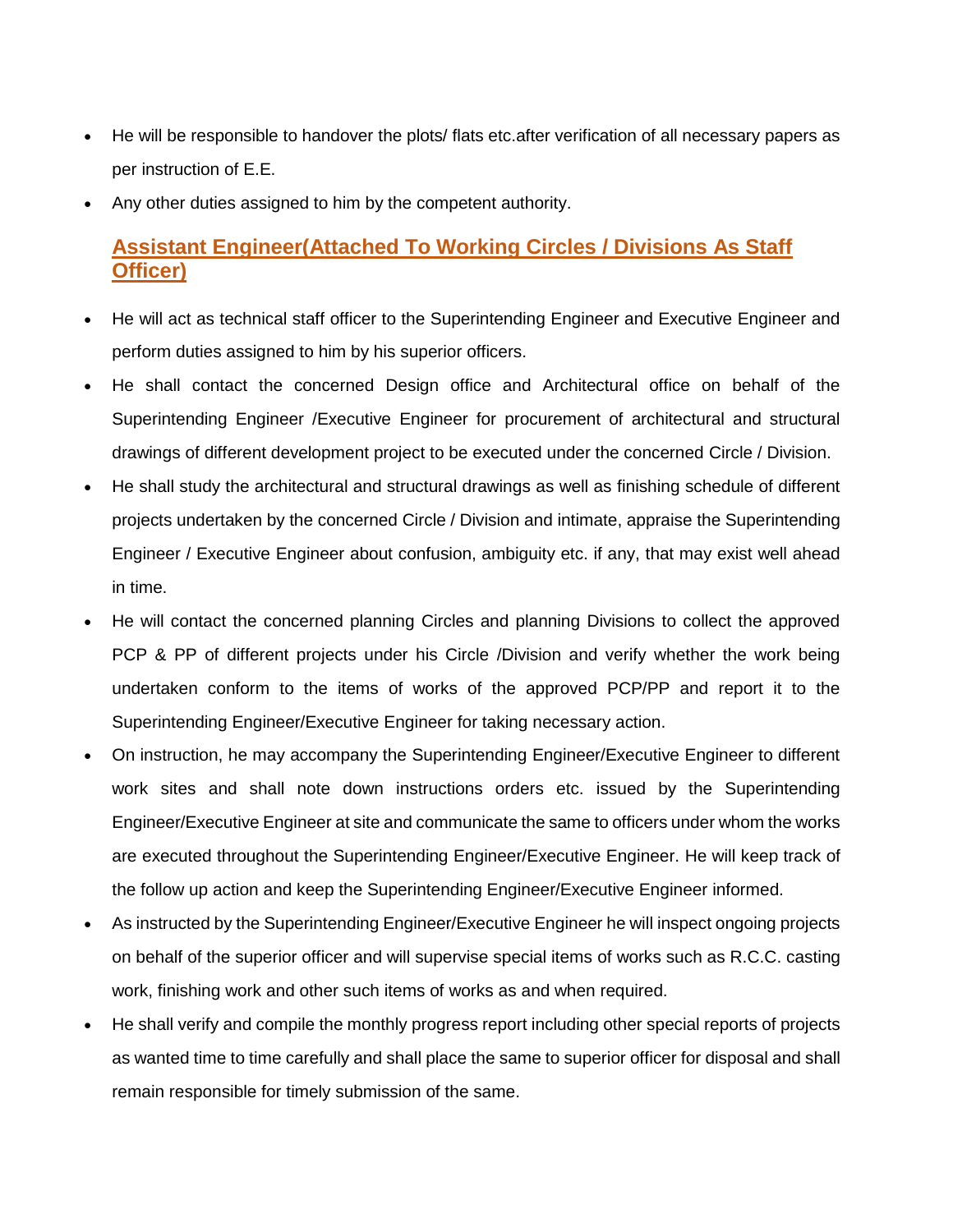- He shall verify tender documents, in respect of rates, quantity, specification, special terms and conditions and as per-construction requirements. He shall check the availability of fund, administrative approval of the projects and subsequent technical sanction of the estimates of proposed work and apprise the Superintending Engineer/Executive Engineer about the status of the project before it is embarked.
- He will be responsible for correctness of the S.T./Excess work statement checked by estimators of the office as assigned to him.
- He will exercise administrative & financial power as delegated by the board.
- He will assist Superintending Engineer to dispose of all files, cases regarding the land and asset management.
- Any other duties assigned by the S.E/ E.E. from time to time.

#### **Assistant Engineer(Attached To Planning & Design Circle Division)**

o A. For Planning Engineer:

1. He will prepare rough estimate and P.P of Schemes/Projects assigned to him on receipt of drawings from Architect's office. He will maintain close liaison with the Architecture branch for obtaining plans.

2. He will supervise the estimates checked by estimators and submit the same to the Superintending Engineer/Executive Engineer for disposal.

3. He will be responsible for correctness of the S.T./Excess work statement checked by estimators of the office as assigned to him.

4. He will visit work-site as and when instructed by the Superintending Engineer/Executive Engineer.

5. Any other assignment given to him by the Superintending Engineer/Executive from time to time.

o B. For Design Engineer :

1. He will study the Architectural plans of buildings and other projects to be undertaken by NHA as assigned to him.

2. He will do all engineering calculations at various stages of preliminary and working drawings.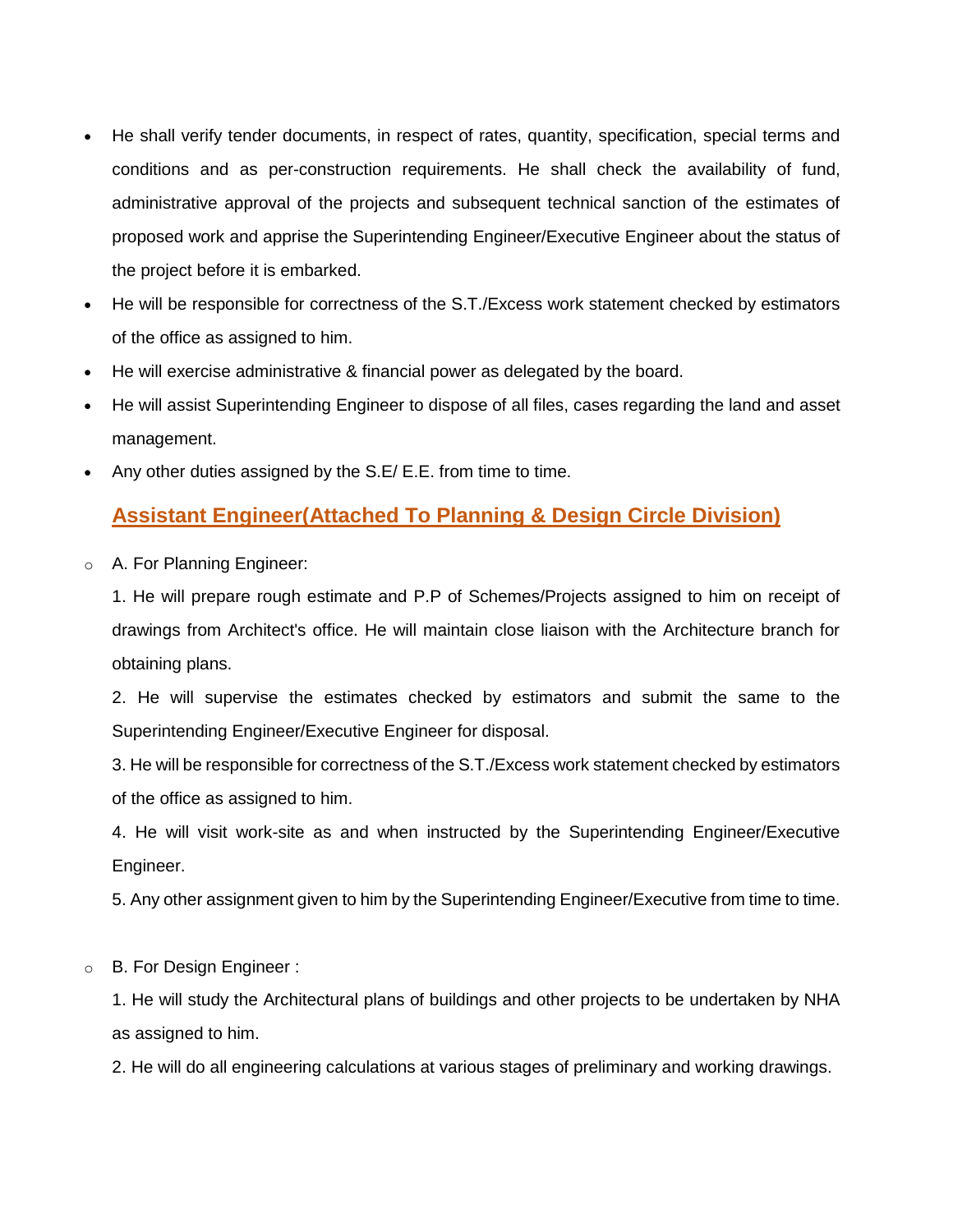3. He will prepare complete set of working drawing with structural details duly approved by the Superintending Engineer/Executive Engineer concerned for implementation of projects to be undertaken by the NHA.

4. He may on instruction of Superintending Engineer/Executive Engineer go to the actual site of execution to check and verify whether the works are being executed strictly as per approved design furnished by the Design Circles and also to look into the soundness of the work. He will inform the Superintending Engineer/Executive Engineer about any change that may be required for construction works to keep conformity with other works around the site.

5. Any other assignments given to him by the Superintending Engineer/Executive Engineer from time to time.

#### **Assistant Engineer (Co-Ordination & Development)**

- To act. as a staff officer of the S.E(Co-ordination & development) and perform duties assigned to him by the S.E (Cord. & Dev.).
- He shall study the architectural and structural drawing as well as finishing schedule, PCP & PP of all projects and intimate, appraise the SE/Member about confusion ambiguity etc. for taking necessary action.
- He shall verify N.I.T, Tender documents, S.T/Excess work statement, estimates in respect of rates, quantity, specification, special terms and condition checked by the attached Sub-Assistant Engineer.
- He will assist S.E (Cord. & Dev.) to dispose of all files, cases regarding the land and asset management including other financial accounts, statements and registers prefacing to these matters.
- To maintain the attendance register, leave register and to supervise the work of officer and staff under his control.
- Such other duties assigned by the competent authority.

#### **Assistant Director (Land and Asset Management)**

 He will deal with land & asset management matters under the guidance of the Director (Land and asset management)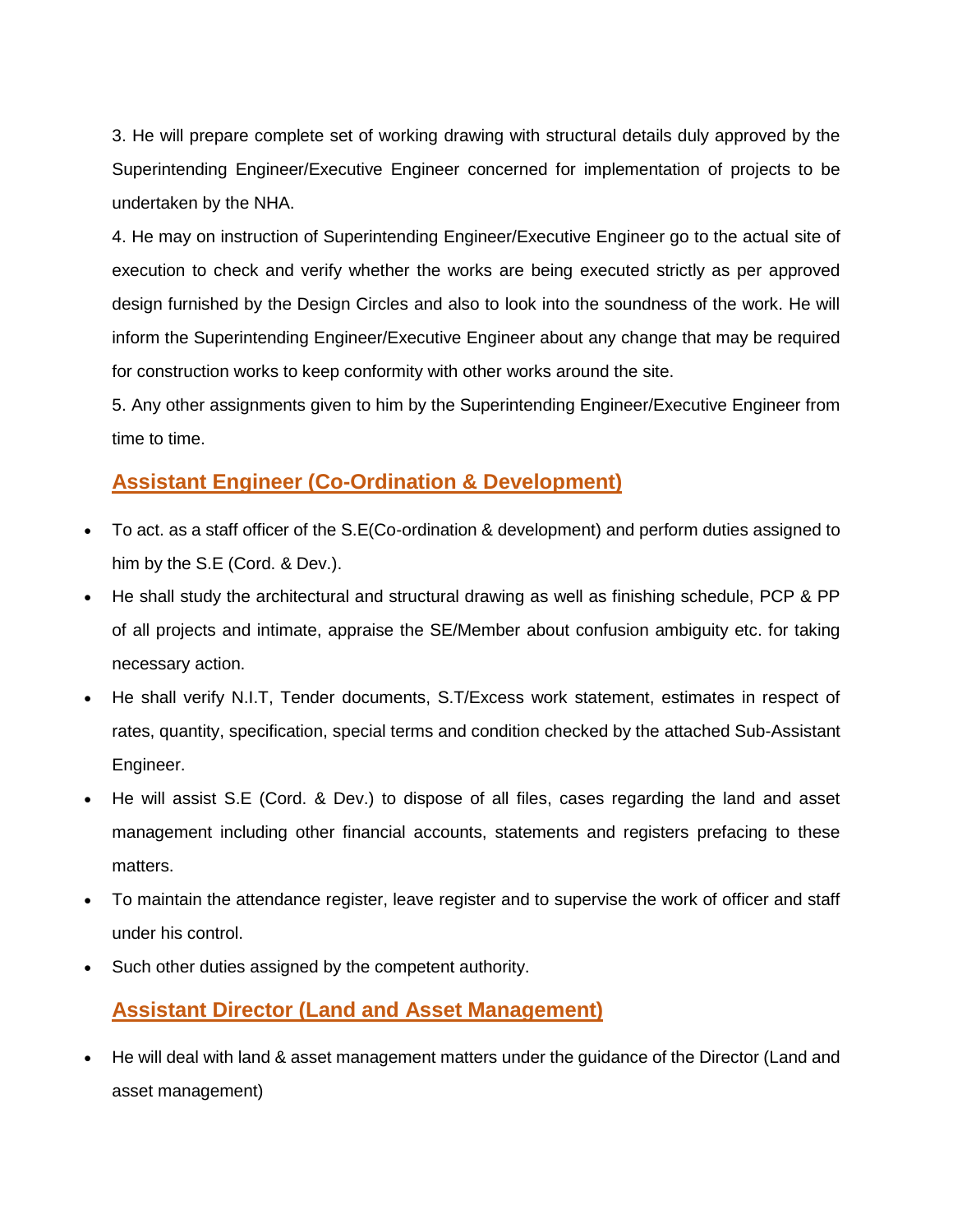- He will assist Director in connection with allotment of plots, flats, shops, sale permission, mutation, mortgage permission and collection of records of premium of lands, rents, etc.
- He will inspect all housing estate as and when Directed.
- Any other duties assigned to him by Director (Land and Asset Management).

#### **Sub-Assistant Engineer (Civil, E/M) (Attached to field office)**

- The Sub-Assistant Engineer shall collect engineering data, prepare preliminary site plan, rough drawing on the basis of surveys conducted by him or surveyor and prepare rough estimate for works. He will supervise the development work assigned to him.
- He shall submit monthly progress report of works within his jurisdiction to his higher authority. He shall also bring to the notice of his immediate higher officer in respect of any bottlenecks, obstruction or difficulty like to hamper the progress of the work.
- He shall take the measurement of all works in his jurisdiction by himself and assist the Sub-Divisional Engineer/Assistant Engineer. He will be 100% responsible for all the record measurement of works in M.B. for payment to the contractor/supplier for payment.
- He shall prepare the running account bill and final bills of all the works and submit the same to the Sub-Divisional Engineer/ Assistant Engineer.
- He shall immediately submit completion plans of all completed works.
- He shall maintain the measurement books issued to him in safe custody and put up the same to the higher authority as an when required.
- In case of stock he shall bear the responsibility of custodian of all stock materials.
- To keep NHA land and property free from encroachments. In case of any encroachment temporary or permanent is apprehended or actually takes place, the matter is to be brought to the notice of the higher authority, law enforcing authority in writings promptly and take all necessary means to protect the NHA land and property free from encroachment and un-authorised occupation.
- To report the incidence of pilferage/theft or loss of NHA property and materials to the sub-Divisional Engineer/Assistant Engineer promptly in writing and take necessary action for prevention, recovery as per Govt. rule.
- He will exercise administrative & financial power as delegated by the board.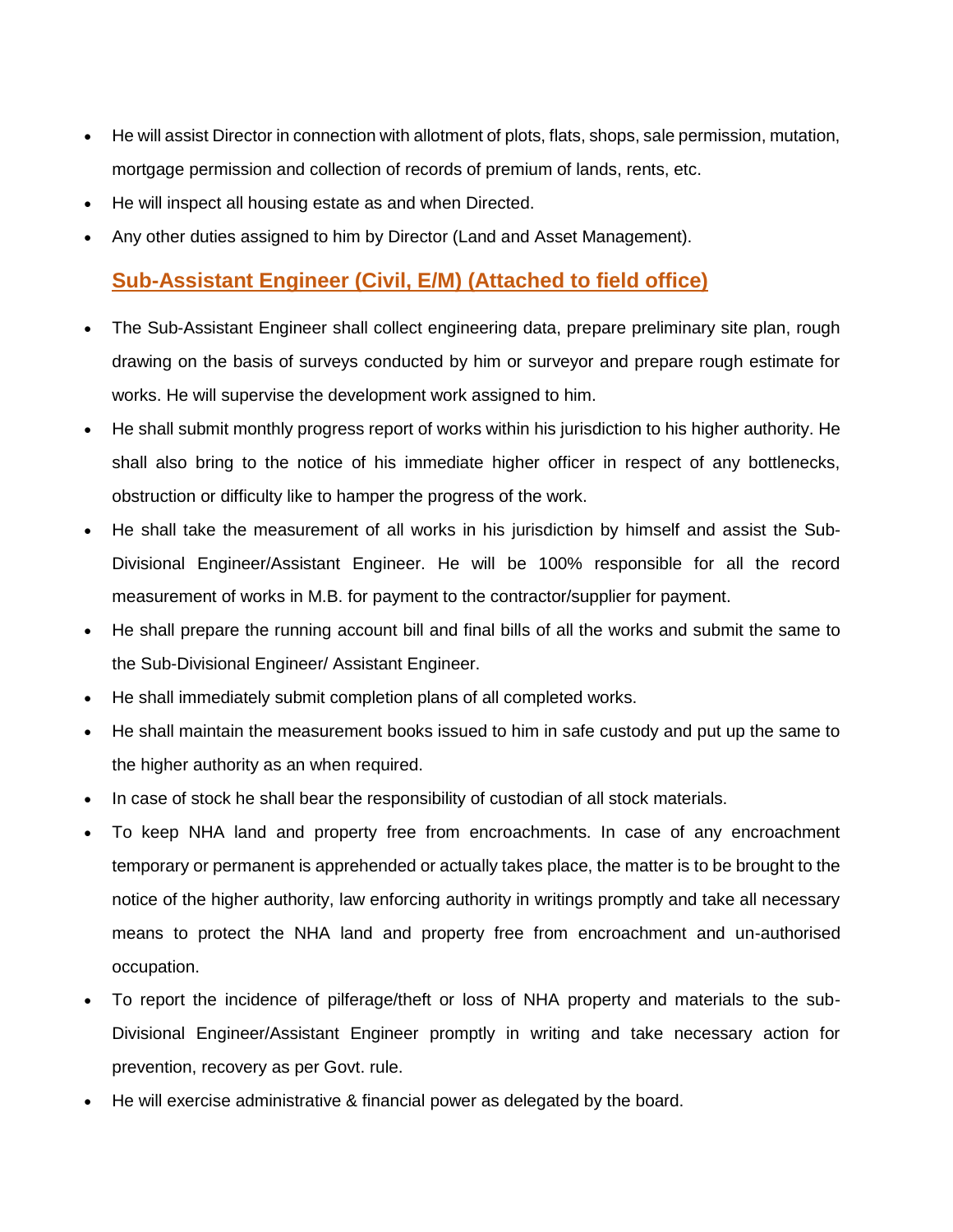- Any other assignment given by the higher authority from time to time.
- He shall maintain the site accounts, T&P accounts and Impressed cash Account on behalf of the sub-divisional/Assistant Engineer and submit Monthly/Quarterly/Half-yearly/Yearly to his higher authority.
- He shall hard over the physical possession of plot/flat to the allottee properly on behalf of the Subdivisional Engineer/Assistant Engineer and maintaining records properly.

## **Sub-Asstt. Engineer / Sub-Asstt. Engineer (Civil, E/M) Attached to / Circle / Division)**

- He shall scrutinize the estimates, plans, drawings, designs etc. submitted by the subordinate offices and put up the same for approval to the appropriate controlling authority.
- He shall check the rate of the items, verify the market for rates, embodied the estimates, check the specification of the items and also analyses the rates of the items of included in the schedule on the basis of prevailing market rates as instructed by Superintending Engineer/Executive Engineer.
- In case of planning and design he will assist the concerned officer as directed by his superiors.
- He shall prepare the Project Proforma, Rough Estimate etc. on the basis of the collected data from the subordinate offices and submit the same to the appropriate authority as and when required.
- Having been instructed by the superior officer he will draft notice inviting tender, issue notice inviting tender, help the Assistant Engineer/Executive Engineer/Superintending Engineer, as the case may be opening the tender/Bid prepare the opening memo of the Tender/Bids, prepare the comparative statement of Tender/Bids etc. and put up the same to the concerned authority for disposal/approval.
- He will exercise administrative & financial power as delegated by the board.
- Any other assignments given by the higher authority from time to time.

#### **Administrative Officer**

He will be responsible to the Executive Engineer regarding land matters within his jurisdiction.